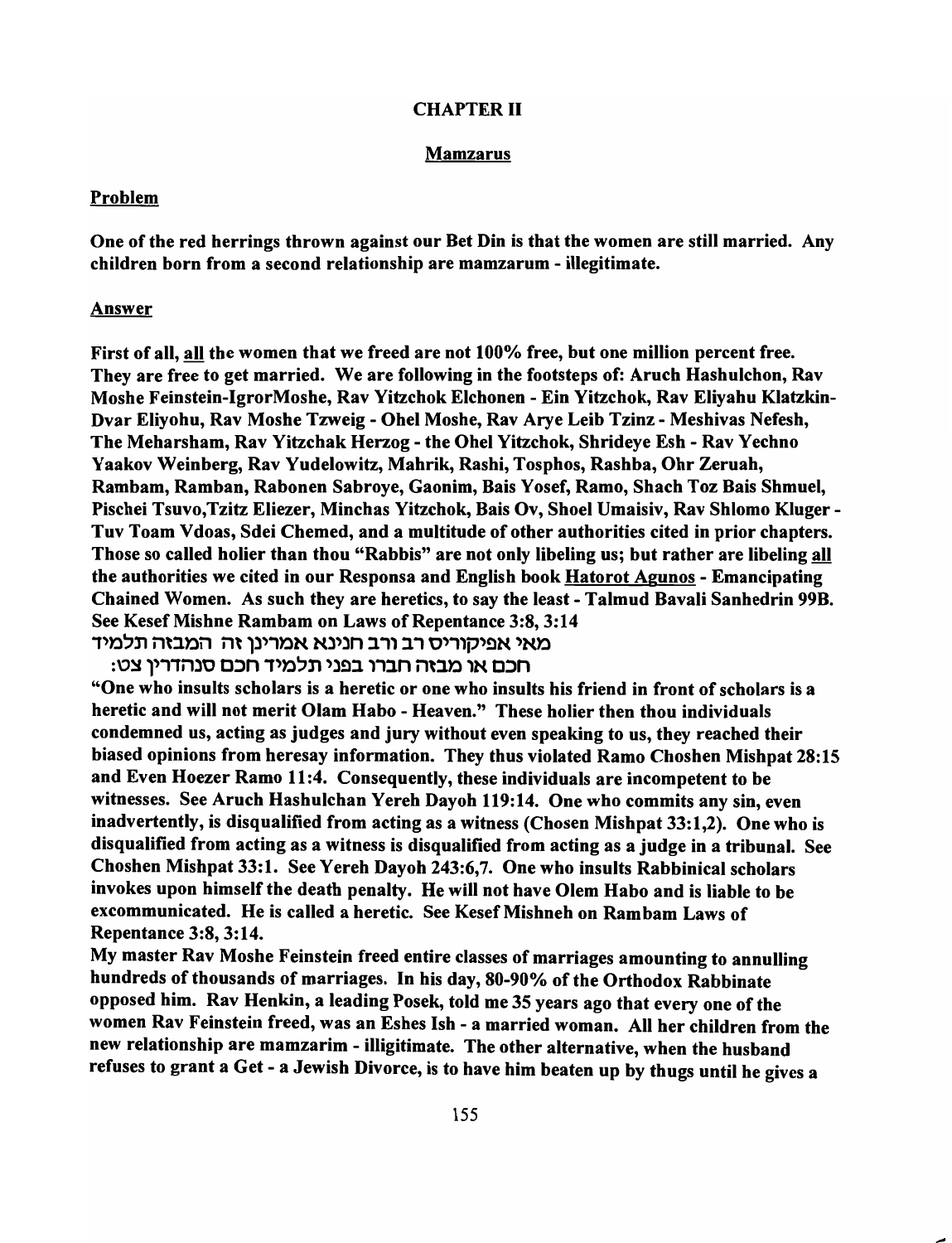Get. Again, many Rabbis argue that such a Get is defective and the children from a second relationship are Mamzarim. The Gitin given in Israel by the Rabbonut are not recognized by the Haredim. Children from a second relationship are labeled Mamzarim. What is the woman to do? Commit suicide? Yes. In Israel and in America they do this. Many recorded cases are in my files. If one Rabbi or a group of Rabbis will disqualify the Gitin of another Rabbi, then everyone is a Mamzer. 85% - 90% of all Jews are not practicing orthodoxy. Every relationship between a man and a woman is considered marriage. If a man lives together with a woman - without marriage - this is considered, Halachically, marriage. When they split, both cannot start a new relationship unless there is a Get or an annulment. The same applies to civil marriages only, and no religious ceremony. The same applies to a religious ceremony officiated by a non-orthodox Rabbi. 50% of all relationships and marriages end in separation. There is no Get. These women remarry. 90% of women - even orthodox - who are religious, when the husband refuses to grant her a Get, live with another man - without the Get and may have children from the other man. If the annulments are not recognized then everyone is a Mamzer. This is the full circle, the height of absurdity. Rabbenu Tam cited by Mordecai, end of Laws Gitin tractate Gitin #455 made a cherem with a death penalty - by heaven - to anyone who libels another Rabbi's Get. See Ramo Even Hoezer 154:22. We don't need anti-semites to destroy us. These holier than thou "Rabbis" are doing it. The Noda Beyahudoh expanded on this cherem and stated even if those Rabbis, who criticize another Rabbi's Gitin and libel them, be as tall as the Cedars of Lebanon, be great scholars, if they libel another Rabbi's Gitin they will be guilty of the sin of violating Rabbeim Tam's cherem carrying the gravity of the death penalty by Heaven. In 1768 Nodah Beyohudah warned the Bet Din of Frankfort of the death penalty invoked for slandering the Get of another Rav. Rav Moshe Feinstein reiterated the cherem Igros Moshe Even Hoezer. - 1:137

The prohibition of Mamzaras is considered from the point of view of Halacha, Jewish Law, as set apart from every other Law of Torah. Every Law of the Torah is violated regardless if one knows about the violation or not. If one eats pork and is not aware that it is pork, one never-the-Iess violates the Law. True, it is not wilful and one may escape punishment, but one never-the-Iess violated the Law of eating pork. In the case of Mamzares, it is different. If people are not aware of the status of the child, the child is not a Mamzar (Aruch Hashulchon Even Hoezer 2:14). It is only when people become aware of his status that the stigma attaches. Thus, if the identity of the woman is hidden, the child is not a Mamzer. Furthermore, if any doubts exist about the status, of Mamzarus - doubt about the validity of the mother's prior marriage, then the child escapes the status of Mamzarus.

# ממזר ודאי אבל לא ספק ממזר

Only one who is definitely illegitimate is prohibited from marrying another Jew or Jewess. However, one who only is possibly a Mamzer - doubts exist about the validity of the mother's prior marriage, such child is not a Mamzer meduraisa - by Divine Law. Only is a Mamzer by Rabbinical Law. Once you increase the number of doubts then such a child is not a Mamzer as far as Rabbinical Law either. See Aruch Hashulchun Yoreh Dayoh 110:99. This is true even according to Rashba who is strict about situations whose doubts exist. He holds that the prohibition is Divine. But in case of Mamzarus, Rashba admits that in doubtful situations the child is not a mamzer from Divine Law; only from Rabbinical Law; Aruch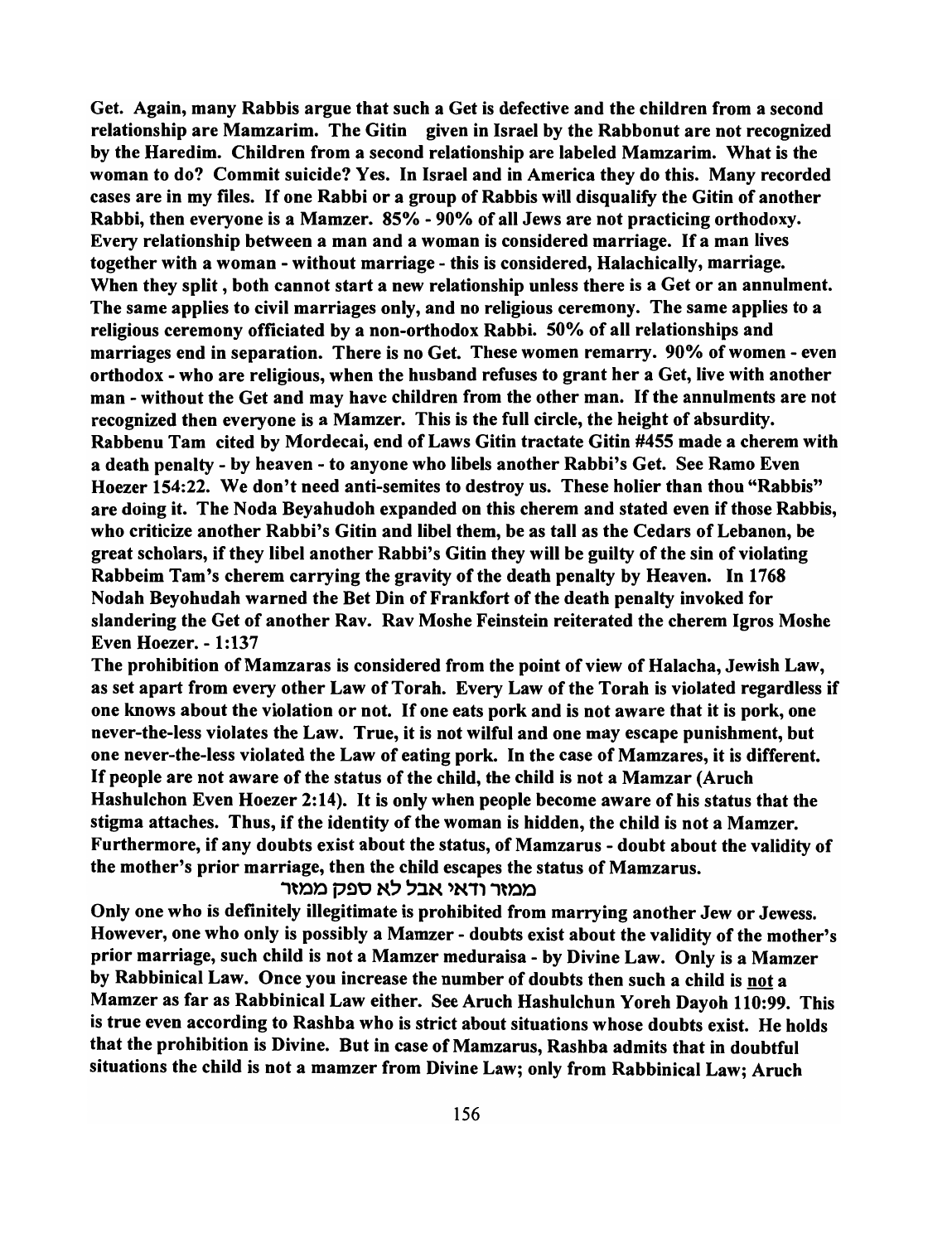Hashulchun Yoreh Dayoh 110:90 Torus Habayas Shaar 4. In case you increase the number of Doubts in the case, there isn't even a Rabbinical prohibition (see Aruch Hashulchon Yoreh Deyoh 110:99; see Bais Ov Book 7, chapter 11 from Rav Yudelowitz for same reasoning).

In every one of our cases, we have 20-30 doubts. Therefore, it is impossible that, at the worst possible

contingency, the child from the second relationship is a Mamzer. See Yabiah Omer Book 7, Chapter 6. See Igros Moshe Even Hoezer Book 4 Responsa 20.

Furthermore, the women rely on our legal opinion. They are completely innocent. They are not in violation of any Law. See Even Hoezer Ramo end of chapter 17:58, Pischei Tsuvoh 17:175 and Rav Shlomo Kluger's commentary Chochmos Shlomo 17:58. See also Even Hoezer chapter 178:3 Ramo Bais Shmuel 178:4, Pischei Tsuvo Ibid. She therefore is permitted to return to her husband or marry the new man the Rabbis

previously ruled she could live with even if they erred. For substantiation of what we said, see Yabiah Omer Book 3 Responsa 7:16. When the women is not in violation of any Law, the child is not a Mamzer. See Oneg Yom Tov Book 2, Chapter 121.

The citations we have made describe the annulment of King David's marriage to Marav - King Shaul's daughter mentioned in Samuels 1 chapter 18:19 and the annulment of the marriage of Michel -King Shaul's second daughter to David mentioned in Samuels 1

chapter 25:44 . The Talmud in Bavali Sanehdrin 19b and the Tosefta Soteh 11 :8,9 (see comments by Hazon Yechezkel in Chidushim and Beurim) detail what occurred. King Shaul and his son in law -David had a Halachic dispute if David's marriages first to Marav and then to Michel were Hallachically binding or not. King Shaul held that both marriages were not binding. Both marriages to each of his daughters were a Mekach Tout - a mistake. There was a basic deficiency in the contract of acquiring both Marav and then Michel. Consequently both were able to leave David without a Get. King Shaul had announced that anyone who defeats the Philistines would be handsomely rewarded and be given the king's daughter ( Shmuel 1 chapter 17:25). David defeated Goliath. He was supposed to be rewarded a vast treasure and use that money to acquire in marriage Marav, Shaul's eldest daughter. Since Shaul had not yet paid David, it was only an accounts receivable. According to Jewish Law one can not give accounts receivable as the equivalent of money to acquire a wife in marriage. Consequently David's betrothal to Marav was

considered a mistake. Marav then proceeded and married Adriel without first receiving a Get from David.( Radak on Shmuel 1 Chapter 25:44 )David on the other hand had in mind to acquire Marav in marriage by the fact of having vanquished and killed Goliath and thus meeting the condition of marrying King Shaul's eldest daughter. Certainly that had the monetary worth of at least a PRUTAH the minimum money to acquire a wife in marriage. Or else he acquired Marav by forgiving the accounts receivable to Shaul and in that manner giving Marav the satisfaction that her father was released from his monetary debt to David. (Malbam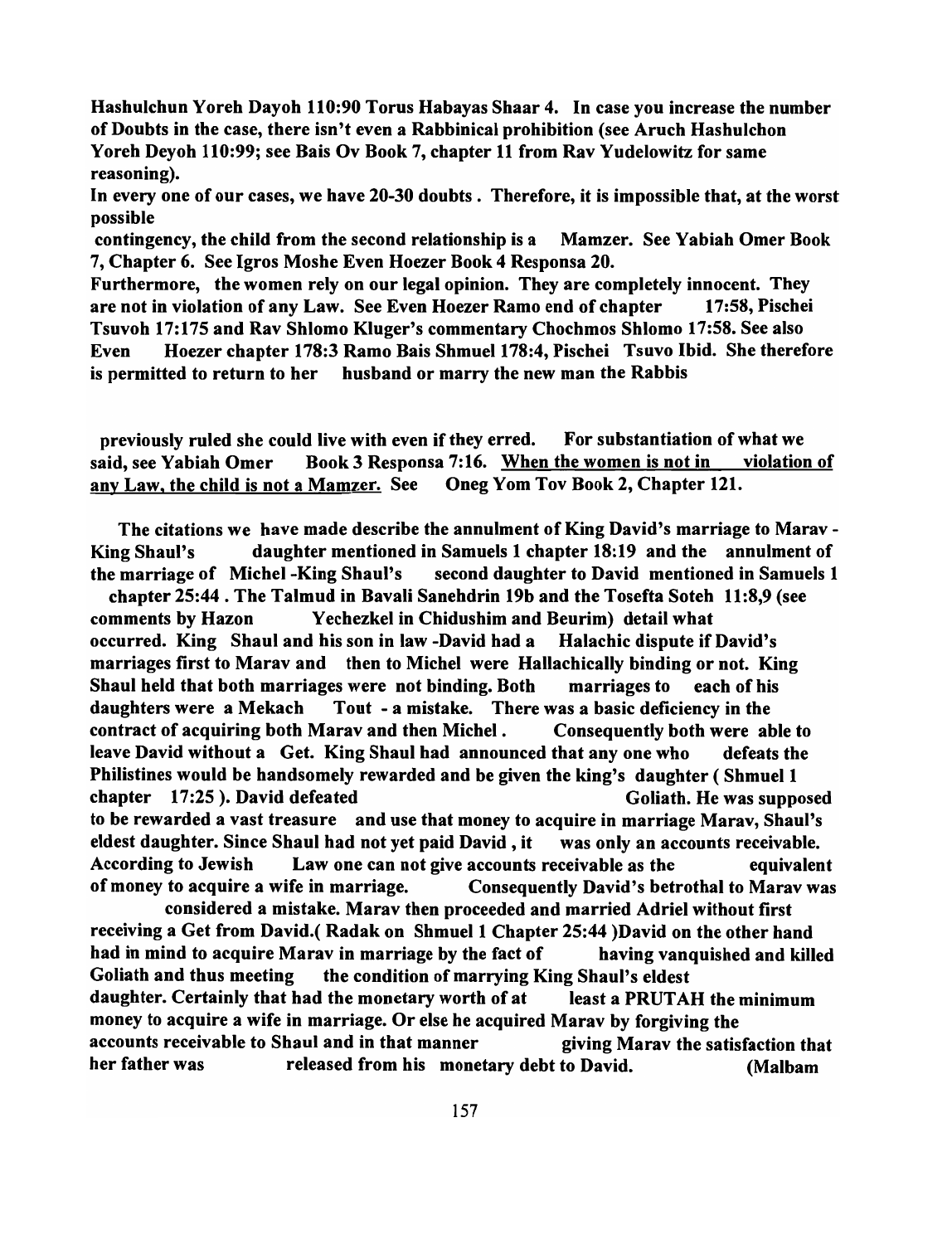and Abarbanel on Shmuel 1 chapter 18:19; Ibid 25;44; Shmuel 2 Chapter 3:14).

The Rabbis of the Talmud agree with David's understanding of Jewish Law. Consequently Marav was legally married to David and committed a sin by marrying Adriel without first receiving a Get from David. However since Marav received permission from King Shaul's Rabbinical Court and relied

on their ruling her marriage to David was annulled

and her five children with Adriel were legitimate. After Marav married Adriel, King Shaul advised David that if he would produce their foreskin, he would permit him to marry his younger daught vanquish one hundred Philistines and pro er Michel, who was in love with him. David fulfilled this condition and married Michel.(Shmuel 2 3:14). When David lost favor with King Shaul who wanted to kill David, he was forced into exile to save his life. King Shaul then persuaded Michel to leave David without a Get and marry Peltiel Ben Layis. Shaul's position in the case of David's marriage to Michel was the same as his position regarding David's marriage with Marav his eldest daughter. This position was supported by the Rabbis of King Shaul's Rabbininical Court.

After king David came to power the Rabbinical Court appointed by David annulled the marriage

of Michel to Paltiel Ben Lishai and Michel returned to David.(Radak Shmuel 2 Chapter 3:14 explains that David annulled his marriage to Michel by appointing an agent to deliver a Get to her. When the agent was out of sight he vacated his agency. In that manner an annulment is triggered. Thus David was permitted to take Michel back although she was living with Paltiel ben Layish. (Responsa Mahrsham Volume 1 # 9)Paltiel ben Layish likewise did not marry Michel, but was only a friend and close advisor(Malbim on Shmuel 2 Chapter 3:14). Or else did marry Michel and relied on the ruling of the Rabbinical Court of Shaul ,who vindicated Shaul's Halachic reasoning that David's marriage to Michel was defective since he acquired her with accounts receivable that never were turned into cash. One can not acquire a wife in marriage with accounts receivable.

The ruling of Both the Talmud Bavali Sanehdrin 19b and the Tosefta Soteh 11:8,9 consider the ruling of King David Halachically sound. The legality of the marriages did not have to wait until he gave other money or rings to his wives or performed other recognized means to acquire a wife in marriage. What David did as explained above was sufficient. Certainly risking his life and bringing the foreskin of one hundred Philistines is worth at least a PRUTAH- the minimum amount to acquire a wife in marriage. Or else David forgave King Shaul the debt of a vast treasure that was due him from smiting the Philistines that was due him from Shaul. Michel could have been acquired from the satisfaction of knowing that her father's debt was eliminated in her behalf by David.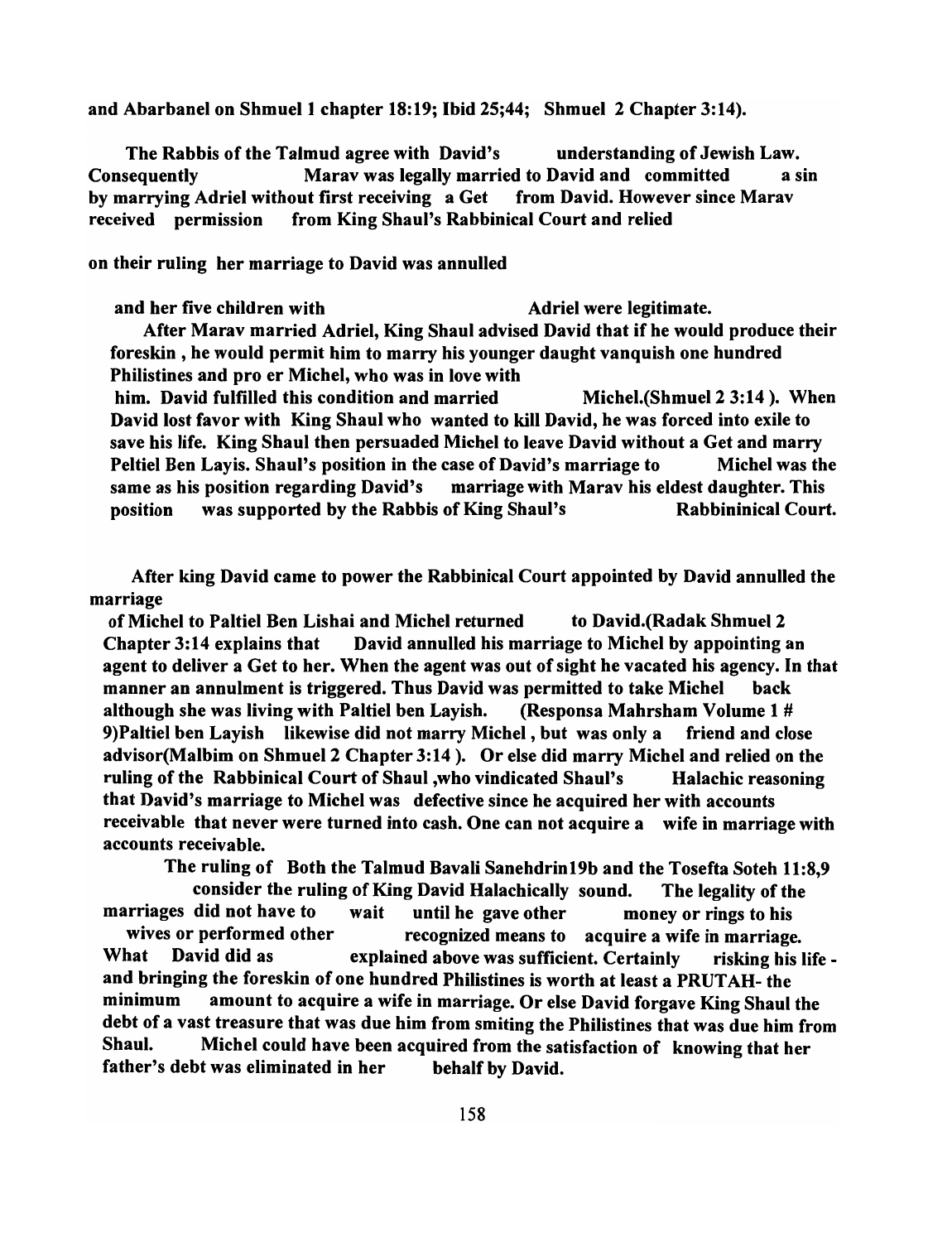The Talmud Sanehdrin and Tosefta Soteh agree with the ruling of King David's Rabbinical Court as the accurate one. They call the subsequent marriages of Marav to Adriel and Michel to Paltiel Ben Lishai a sin. The question is posed how could Marav and Michel take two contradictory courses. Michel is reputed as being a great talmudic scholar and independent thinker. She is reputed as having worn tefillin while praying that was accepted by the Rabbis-Babavali Eruvin 96a (An other version that Michel was condemned by the Rabbis-Yerushami Brochos

14 a). The Ramo in Even Hoezer 17:58; Responsa Rasba 1178;Bais Shmuel Ibid 172 ; Pischi Tsuve Ibid 178; and Chochmos Shlomo Ibid 58- explain Michel's contradictory actions-that Michel relied on the rulings of the Rabbinical Courts. First marrying Paltiel Ben Layish without a Get -being freed by the annulment of King's Shaul's Rabbinical Court. Then when David came into power leaving Paltiel Ben Layish by the ruling of David's Rabbinical Court that her marriage to Paltiel Ben Layish was annulled. She then returned to her former husband- David. Obviously Michel was permitted to have sex with each of her husbands and did not have to use contraceptives. She could have gotten pregnant from either of her husbands. The rabbis of the rabbinical courts who permitted her to marry each one of her husbands did not advise a course of action that would Michel have gotten pregnant the child would have been a Mamzer. Furthermore her sister Marav likewise had left David without a Get, married Adriel and bore him five children that Michel raised after Marav died. These children were not Mamzarim, although both the Talmud Bavali Sanehdrin 19b and the Tosefta Soteh 11:9 clearly claim that Shaul's Rabbinical Court erred. Thus this story is evidence that if a woman follows the legal advise of a Rabbinical Court -even if it is determined that such advise is wrong- she has not committed any sin.

See also Aruch Hashulchon Even Hoezer 6:8 for similar concept regarding a child born when a Kohen follows the Biblical law of the Mitzvoh of Yivom (his brother married -in violation of Jewish law- a divorcee and died without any children. The living brother who happens to be a Kohen is obligated by Biblical law to live with his brother's wife once ESAH DOCHE LOSASA The Biblical obligation of living with his brother's wife Yivom-when his brother dies childless supersedes the violation of marrying and living with a divorcee. Technically the Rabbis insisted that he give Chalitza (a ceremony similar to a Jewish divorce-that frees the widow to have a relationship with an other man)rather than Yivom because they suspected that given human nature the brother in law would not abstain after living once with his sister in law. He would continue to live with her. If his brother's wife becomes pregnant from this relationship the resulting child is not a Challel and is deemed a kosher Kohen. This is because the stigma of Chollel (The child loses his status of Kohen and is deemed as an ordinary Jew) attaches to the child only when there exists a sin. Since the surviving brother was obligated to live with his sister in law after his brother died childless there is no sin. Consequently no stigma attaches to any resulting child.

The children born from such a marriage are legitimate.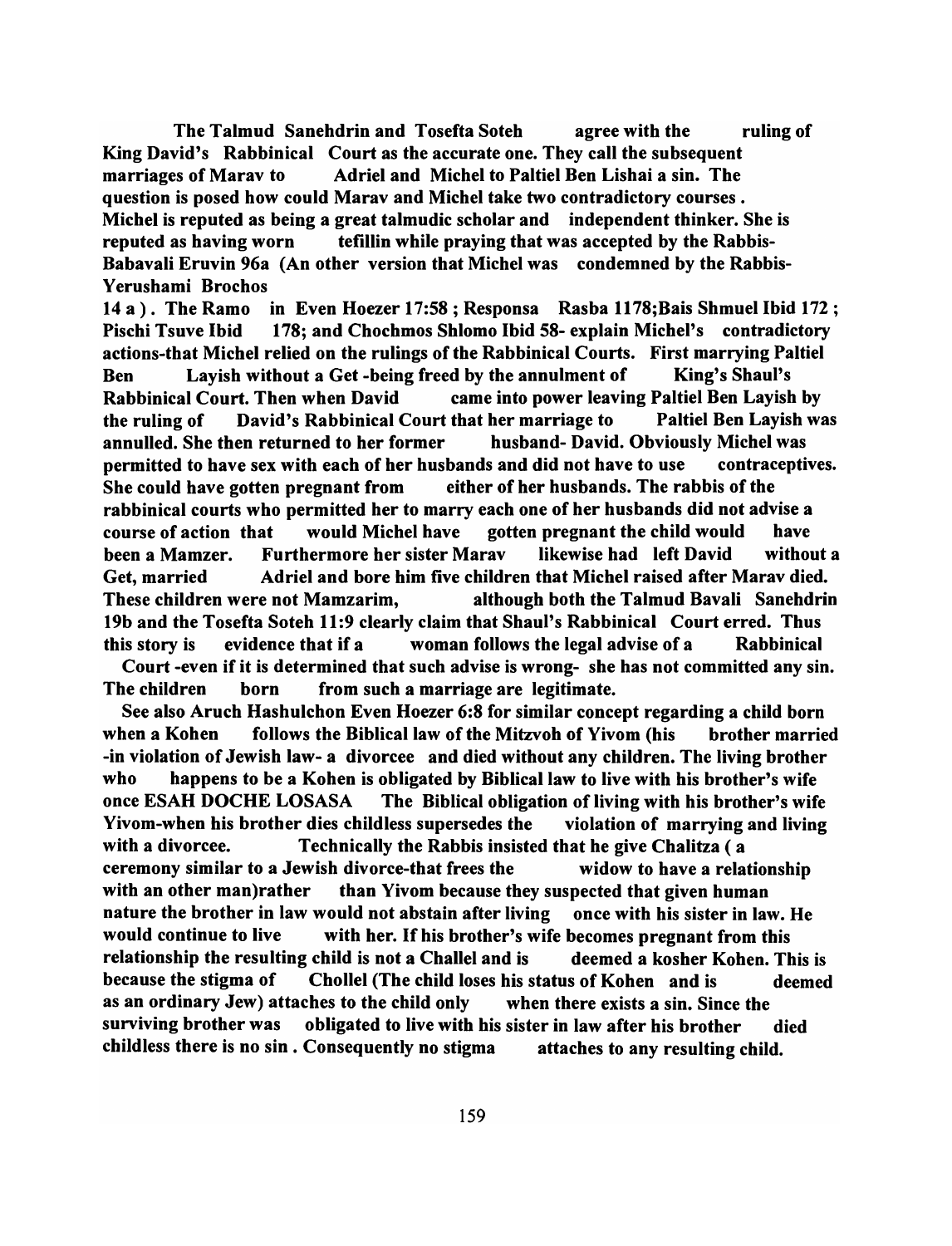The same logic is used when the Agunah acts upon the advice of a halachic authority even if such authority be proven wrong - she has committed no sin. She has performed a Mitzvah LO SOSUR MEMAH SHEYOMRU LECHO YEMIN USMOL. You shall not depart from what the Hallachic authority has ruled right or left. Right is interpreted to mean when the authority is ultimately proven correct; while left means that he is proven wrong. Even the Rambam who rules in Isurei Bioh 15:1 that if a married woman had intercourse with a man not her husband voluntarily, out of ignorance or was forced the resulting child is a Mamzer. Rambam, nevertheless admits that if she received a positive ruling from a halachic authority, relied on this authority and got pregnant from an other man, no stigma attaches to the child and the child is one million percent legitimate. The cases of King David's wives - Marav and Michel, as well as the cases that come to our Rabbinical Court can be distinguished from the Rambam's ruling Isure Bioh 15:1- that in all cases of a married woman having intercourse with a man not her husband the child is a Mamzer. The reason

is because the marriages were annulled in all the cases that the woman received a positive ruling from the Rabbinical Court. (Radak Shmuel 2 Chapter 3:14 and Mahrsham Vol 1 # 9). The Rambam discusses the case where the previous marriage is not annulled. Then in all cases the child is a Mamzer. This is true only if at the time of the married woman having intercourse with a man not her husband two witnesses were present who observe all the ritual, as well as, the moral and ethical laws of the Torah. It is necessary to prove that the woman got pregnant from this other man, not her husband or artificial insemination. This other man must be proven to be Jewish. By default the resulting child is deemed legitimate.

The same conclusion is derived if a woman claims that a family member committed incest and got her pregnant. The resulting child is considered . legitimate. Even if the intercourse took place in the presence of two Halachically competent witnesses - that is an impossibility -, nevertheless, what evidence exists that the woman did not get pregnant from a relationship she had with other men, not relatives? Failing that, no stigma attaches to the resulting child. We will argue that it was possible the woman got pregnant from a man, a relationship with whom, there is no incest and does not cause the child to be stigmatize as illegitimate. The one who wants to stigmatize the child must produce proof. If no proof is produced by default the child is legitimate. See also chapter 15- Conversions-for greater elaboration of the laws governing evidence. See chapter 18 that DNA testing is not permitted in order to establish that the child is a Mamzer illegitimate. Without the testing the child is considered legitimate. Testing would only complicate matters and it is strictly forbidden. The essence of Halacha is equity. What equity is served to make the child an outcast- a Mamzer forbidden to marry. Not only is the mother of the child a non married mother, but also has an eternal reminder that she got pregnant from a family member. The damage to the family's reputation would be beyond repair. Let the guilty parties do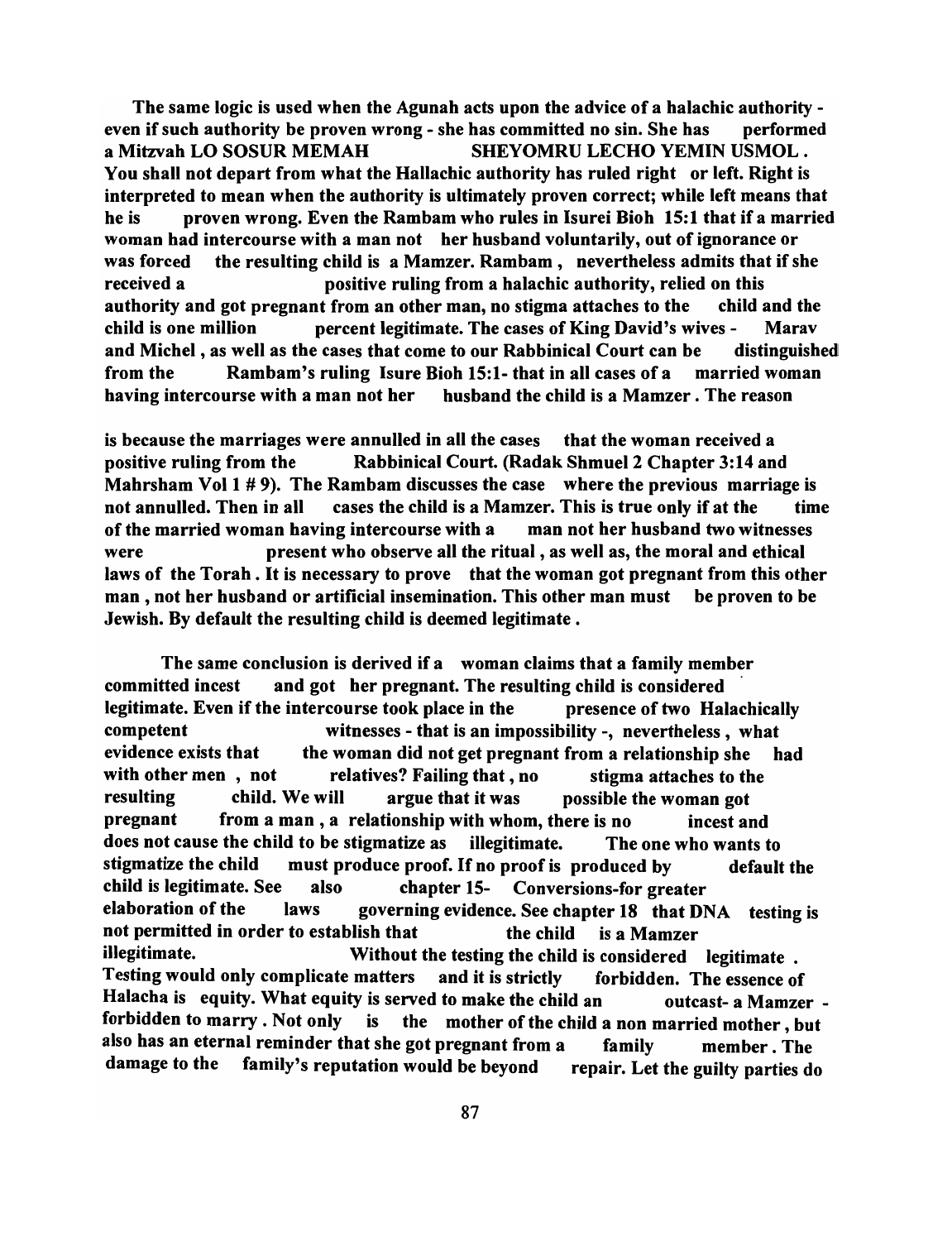repentance, without damage to anyone . Especially, without hurting innocent parties -the resulting child. According to Halacha-Jewish Law incest is a cardinal sin. It is considered by Civil Law a heinous crime with a long prison term if convicted. However, it is critically important to be cognizant that as far as Halacha -Jewish Law is concerned, it is impossible to stigmatize the resulting child as illegitimate for the reasons cited above. See Otzer Haposkim Even Hoezer 4:15:1-14 especially 7 who cites authorities that reach the same conclusion as I have written.

Likewise, if a married woman would be raped under threat that she would be killed unless she submits, she is obligated by Jewish law to submit. Even if she become pregnant the child is not a Mamzer. The reason is because she followed Jewish law and did not sin, she submitted to save her life. Therefore, no stigma attaches to the child. Furthermore, the Rabbis are obligated to annul her marriage to remove any stigma that can attach to this child, if she conceived as the result of the rape. They would also employ various strategies to legitimize the child. See Hatorot Agunot Volume 2 -the Responsa. See Rambam Isurei Bioh 20:5, 20:7for similar concepts. Furthermore, if an ordinary Jew's

wife -not a Kohen would state that she had a consensual relationship or a Kohen's wife would claim that she was raped, they would not be believed -since the rabbis would have annulled their marriage even if it was true. (The wife of a Jew not a Kohen who willingly has an affair witnessed by two competent witnesses is forbidden to her husband and the resulting child is a Mamzer.

The Torah extends this law to the wife of a Kohen even in the case of being forced to have sex with a man not her husband. However if there are no two competent witnesses present and a woman comes and confesses of having an illicit affair she is not believed. Perhaps this confession is fraudulent and a stratagem of escaping an unhappy marriage to force the husband to divorce her. Since if she really had an affair she is not permitted to remain with her husband. The Ran and Tosphos on Nedorim 90b and the Shar Hamelech Ishos 9:15 explain that the Rabbis, in effect annulled the woman's marriage that even if her confession is true, she was not a married woman at the instant when she had the affair. Consequently, she was single. Since her status was single, she is permitted to remain with her husband in a Pilegesh -concubine relationship. A Pilegesh even if she has an affair with another man is still permitted to return to her first man. Any children she conceived from the illicit relationship are not

Mamzarim. Thus even if she claims that she was raped we will not believe her and claim that she was partly responsible by her attire or encouragement and the relationship was voluntary that ended up in a rape.

If it is voluntary she is not believed at all, as previously explained. Thus she is permitted to her husband and the child, if she got pregnant, is not a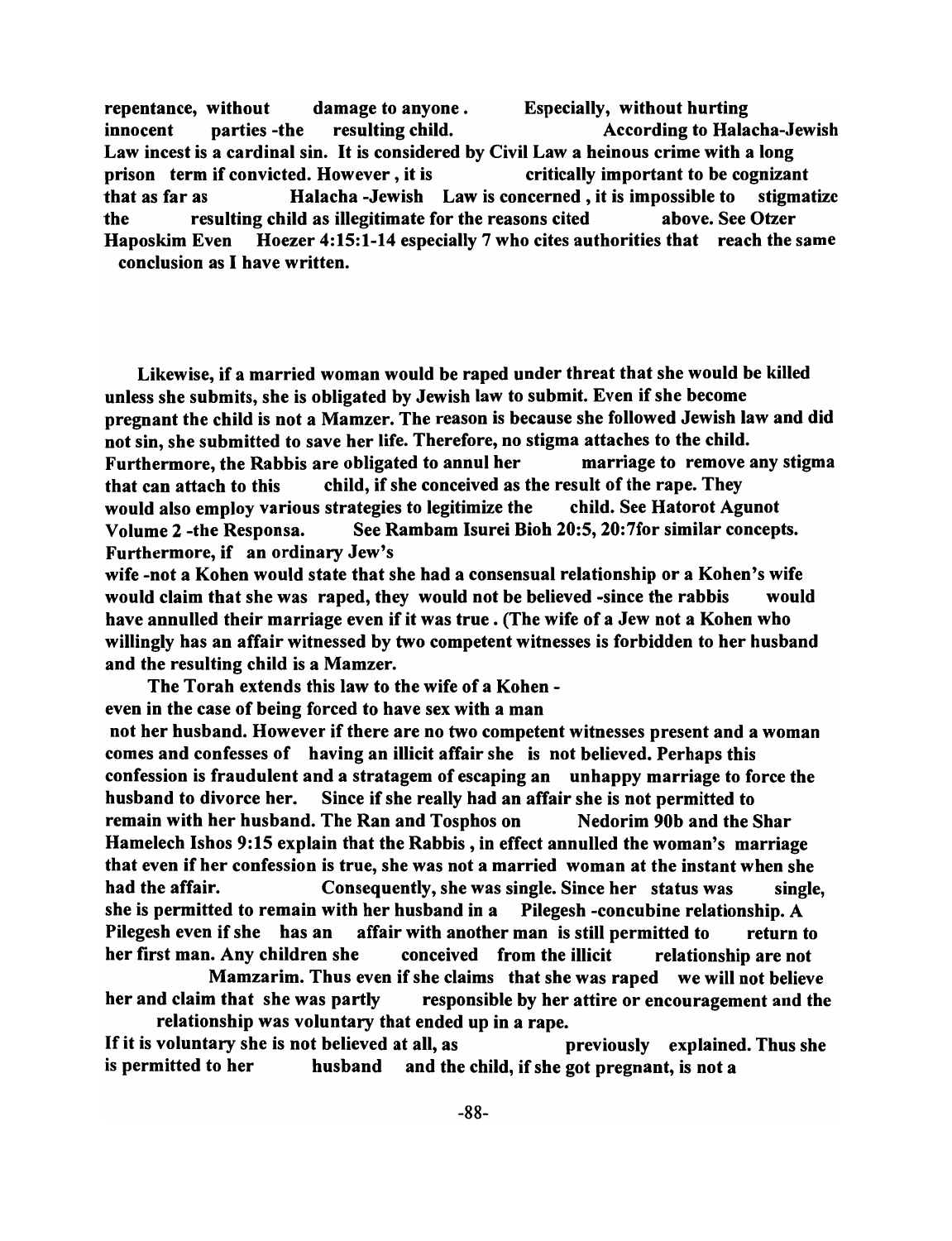Mamzer. Furthermore, we will attribute her pregnancy from her husband or a non Jew or from artificial insemination. Consequently the child is not a Mamzer. As long as definite proof required by Halacha-the existence of two religious witnesses who observe all the ritual and moral laws ,who witness the alleged sexual intercourse does not exist, then the child is not a Mamzer.(Rambam

Ishus 24:18).Thus practically the harshness of the Rambam in Isurei Bioh 15:1 that in all situations of a married woman having sex with a man not her husband the resulting child is a Mamzer is for all intents and purposes not existing.

At most the woman claiming to have had illicit sex is making herself prohibited to her husband because she committed adultery and that she is not believed as already discussed. She likewise can not say that her husband is prohibited to her since she commit adultery-just like a person can consider food prohibited to her to be -not kosher -even though in reality it is kosher because one is not believed -when such belief can cause harm and injury to someone else. One can not be more pious and prohibit

something that is permitted according to Halacha, when in the process another person is harmed. Believing the mother that she was raped or willingly had an affair, causes her child to be deemed a Mamzer. Therefore she is not believed.(Even Hoezer chapter 48 Responsa Mahrival part 1 k1aI2-13,14 citing Reoh: see also Tosfos Rid cited by Shar Hamelech Ishos 9:15)

Any wrong doing evidenced by self incrimination-by confession is not acceptable -she is permitted to her husband. The child by default is legitimate. No proof need to be produced that he is legitimate. The burden of proof is on those who claim that he is illegitimate-a Mamzer. (Magid Mishne on Rambam Isurei Bioh 20:5) (If a married woman gets pregnant from a non Jew or artificial insemination the resulting child is not a Mamzer. Even if she did have an affair she is still able to remain with her husband and the child is not a Mamzer). See Rambam Isurei Bioh 18:8, 9. Therefore, even if what we ruled would be wrong - which it is not - one million percent - the woman relying on our rulings is not in violation of any Law. Consequently, any children she has from another man are not Mamzarim. See also Mishne Lamelech on Rambam Isurei Bioh 17:7 who cites Rav Hamagid on Rambam Isurei Biah 19:4 that explicitly state that the only time a child is considered a Cholul -loses his status as a Kohen- is only if the Kohen engaged in illicit intercourse and committed a sin. But if theKohen did not violate any sin- peculiar to priestly iniunctions-although he violated another sin with his intercourse - then the child is not a Cholul. See Rambam Isurei Bioh 19:5Magid Mishne and Lechem Mishne ibid. See also Rambam Isurei Bioh 19:7. Although the Mishne Lamelech and Rav Hamagid discuss the case of a Kohen and Cholul , this principle holds equally in the case of a Mamzer .This principle is equally applicable that the child is not Mamzer illegitimate - if the couple followed the advice of a rabbinical court. They did not violate any halacha. What more were they to do? If Jews follow the advice of rabbinical courts who later on it is determined erred, the Jews have not committed any sin. They are blameless. See Rambam Shegous.-14:2. It is the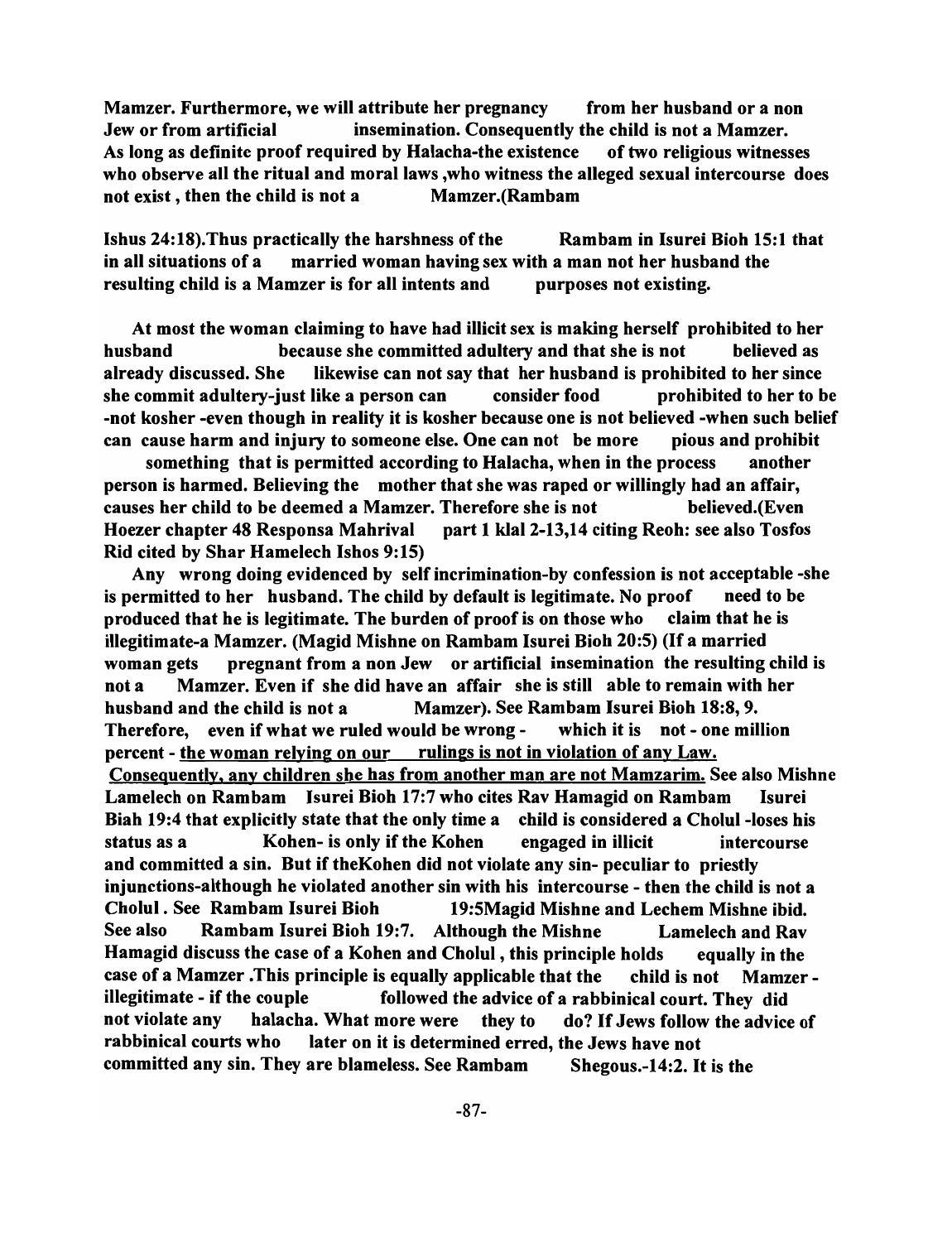rabbinical court who takes full responsibility and has to bring sin offerings -at the time that the holy temple existed. The same state of the whole discussion is academic. I am a scholar who specialized in the Laws of Marriage and Divorce for over 30 years. I studied under Rav Feinstein and Rav Piekarski for over 30 years. I have the

approbation from Rabbi Piekarski on the Four Codes of the Shulchan Aruch. What Rav Rackman and myself are doing, we are one million percent sure. Over 30 Rabbis approve overtly; many Rabbis support us, but are afraid because of their livelihood to openly support us. Practically every lay person supports us. We freed over 400 women and men as of this writing.

Problem: Rabbis who oppose us threaten they will not marry the women we free.

Response: You don't need any Rabbi to get married. The groom recites the formula and they are married.

## הרי את מקודשת לי בטבעת זו כדת משה וישראל

You are married to me with this ring in accordance with the Laws of Moses and Israel. This is recited in front of two male Jews over 13 who are competent to act as witnesses and the couple is married. In order to recite all the Seven Benedictions you need another seven adult males - even relatives count. If you do not have 10 male adults you can only recite the first and last of the Benedictions. The Ksuboh is already printed and available in English. All that is required is filling in the names of groom and bride and the date. The same procedure that you do not need any Rabbis to marry the couple applies to the children of the second union. They can get married without any Rabbis. Torah is life for living humans. No Rabbi can veto our procedure or decide with whom a woman is going to live with for the rest of her life. Not her ex-husband nor the Rabbis can veto her life. She is empowered to go on with her life. We have empowered her. No man can interfere. A woman is master of her body - not the ex-husband and not the Rabbis. This is true where Torah Law supports the woman like in the case of our annulments. This is true whether the husband and the Rabbis agree or not. They do not count. They are irrelevant. Case closed.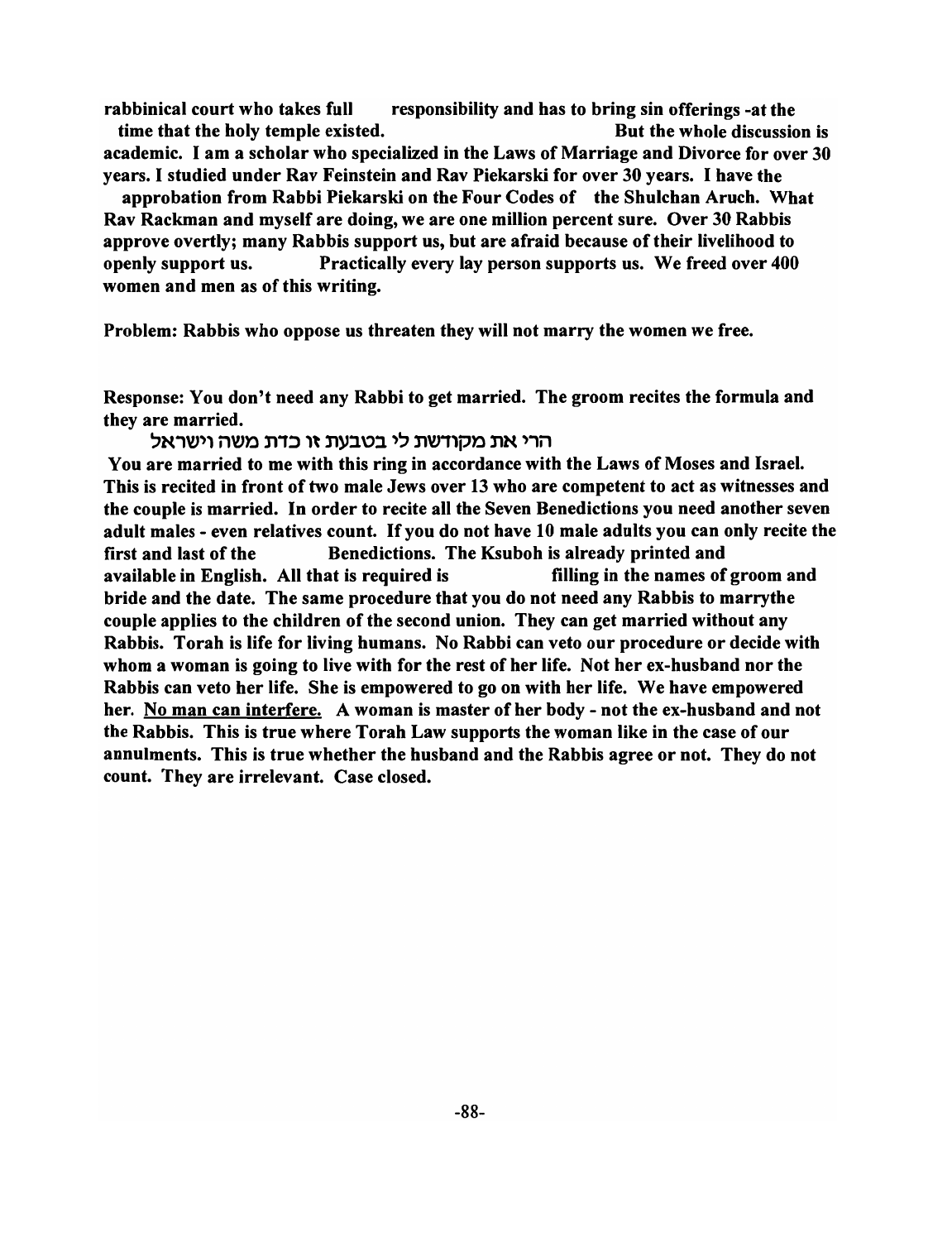## CHAPTER III

Wise men - chochomim - have the power to uproot Torah Laws. יש כח ביד חכמים לעקור דבר מן התורה

Any time a woman is freed - marriage annulled without a Get given by the husband voluntarily - represents the uprooting of Torah Law. Only chochomim, sages, can annul marriages. Yerushalmi Gitin 4:2 Bavali Ksubos 2B,3A. Only Rabbis who have mastered the four codes of the Shulchan Aruch are authorized by Halacha to annul marriages. See Yerushalmi Nedorim 10:8, Yerushalmi Chagigi 1:8, Rambam Sanhedrin 4:8.

We destroy the validity of the witnesses to the marriage. If there are no halachically valid witnesses, there is no marriage. See Igros Moshe Even Hoezer book 4 Responsa 20. The witnesses must remember the precise date of marriage. If they do not remember the precise date, their testimony is null and void. Yabiah Omer Book 3 Responsa 8. The witnesses must be saints. If they violated even one law of the Four Shulchan Aruchs, they are incompetent to be witnesses. See Aruch Hashulchan Yoreh Dayoh 119:14. See my Responsa Hatorot Agunot. Any Jew who violates any Halacha willfully, cannot be a witness to a marriage Aruch Hashulchan Yoreh Dayoh 119:14; see Magid Mishne Laws of Shechita 4:15, Radvaz Laws of Shechita 4:15, Kesef Mishne Ibid 4:15, and consequently can't be members of a Bet Din. Choshen Mishpot 33:1 Anyone who violates Halacha for money is incompetent to be believed in any area of Halacha to be a witness or a member of a Bet Din. Such men have no intellectual integrity and violate a basic foundation of Judaism. See Igros Moshe Vol. III Even Hoezer #18 citing Yam Shel Shlomo Bava Kama 4:9. One must rather sacrifice his or her life rather than be intellectually dishonest.

The rationale and reason de etre - existence - of our Bet Din is to put into concrete form G-d's Word - His Torah into practice. G-d has empowered the Gedolai Hador, the great men in each generation, to become his partners in creation

# המחדש בטובו בכל יום תמיד

for G-d continuously creates the cosmos. G-d, the Infinite, the One whose essence - the Gd Head - is beyond mortal understanding, never-the-Iess, created the Torah as a link - a bridge - to enable mortal man to cross over this bridge from mortal to partner to G-d and achieve salvation - eternity. This is the meaning of G-d. Israel and the Torah are one. Through the mastery of the Torah, Israel achieves union with G-d.

Judaism believes that the flesh - mortal man can become spiritual and partner to Gd. In order to achieve this height, man or woman must climb the height of spiritual perfection by the mastery and observance of All the Torah. Then the human becomes the partner to G-d and can even abrogate Torah Law to achieve G-d's purpose. This is the meaning of

יש כח ביד חכמים לעקור דבר מן התורה

The Chochomim have the power to uproot Torah Law. Yerushalmi Gitin 4:2. See Rambam Yesodei Hatorah 4:13, Rambam Mamrim 2:4,9, Rambam Yesodei Hatorah 7:1, 7:7, Yevomos (Bavali) 89B, Sanhedrin Bavali 46A.

The definition of Godol is one who has mastered all the Four Codes of the Shulchan Aruch and can rule on all areas of Torah life. Yerushalmi Nedorim 10:8, Yerushalmi Chagigab 1:8, Rambam Sanhedrin 4:8, Avodo Zoro Bavali 20:B, Rambam Talmud Torah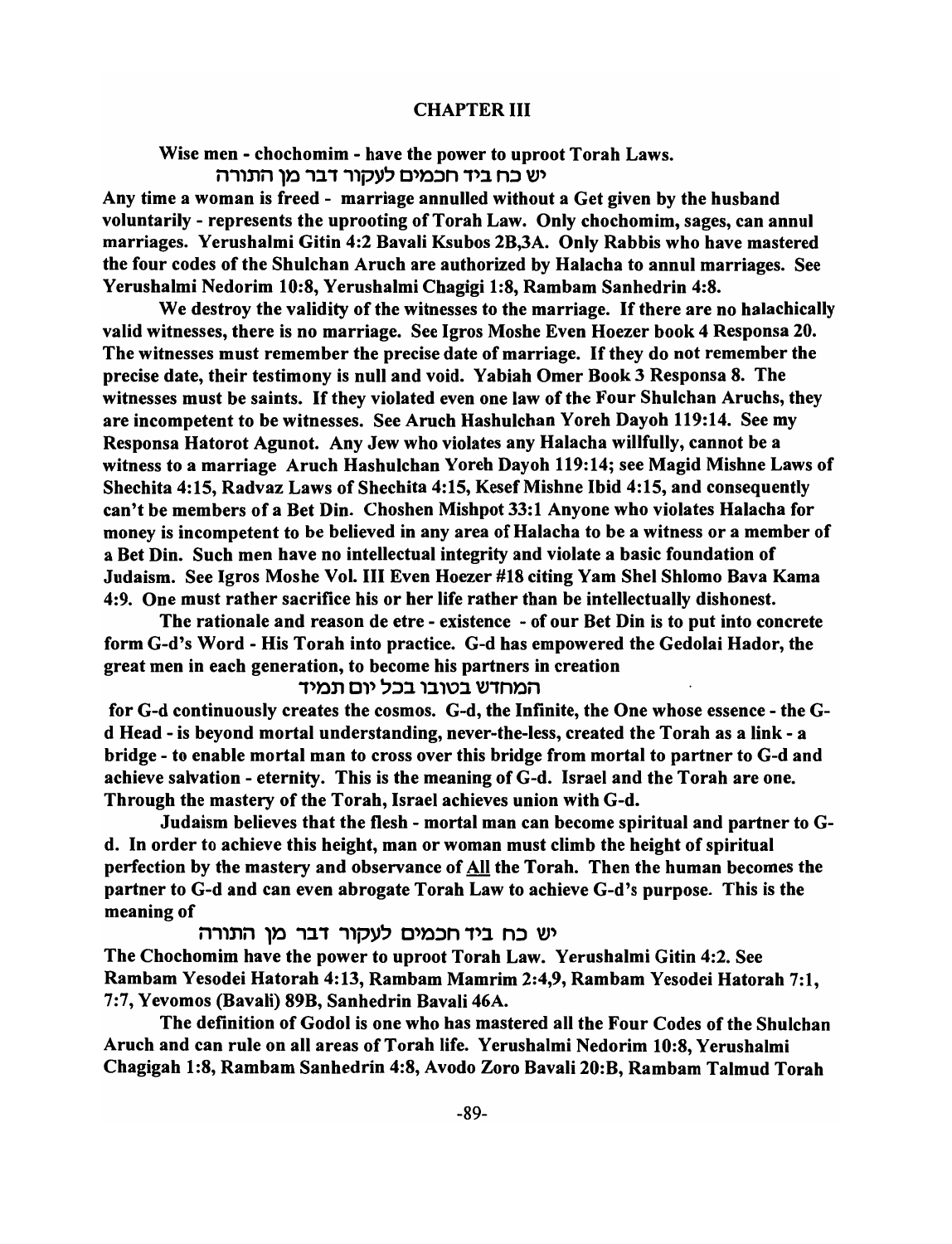4:1, Rambam Sanhedrin 2:8, Rambam Tumos Ochlin 16:12, Rambam Meila 8:8, Rambam Mikvohos 11:12, Rambam Tzorahs 16:10, Rambam Temuroh 4:13, Rambam Shmitah Veyovel13: 13. Thus Yerushalmi Gitin 4:2 states that to free an Agunah by annulling her marriage can be done by chochomim because they have the power to uproot Torah Law. Bavali Ksubos 2B 3A says chochomim can annul marriages because they are empowered by the husband at the instant of marriage when he declares that he betroths the bride "with this ring in accordance with the Laws of Moses and Israel." He thus, ipso facto, appoints the chochomim who represent Moses and Israel to function in the role of guardians or godparents to withdraw their approval to this marriage at any time of the marriage when they see the necessity. Thus, if the husband does not behave in the living style of a Jewish husband as enumerated in the Ksuboh, "כהלכות גוברין," the Rabbis are empowered to withdraw their assent to the legitimacy of the marriage contract. The marriage is then annulled and the woman is free to remarry without a Get. See Aruch Hashulchon Even Hoezer 38:61, 38:64. See Bais Shmuel Even Hoezer 38:8 Chelkos Mechokek 38:14, Bais Shmuel 38:20 for the Halachic support of this cardinal principle. Thus, when a husband beats a wife, or abandons her, or abuses her physically or mentally, or commits adultery, does not support her, is addicted to drugs or alcohol, or the wife ceases to love him and he becomes repugnant to her so that she refuses to have sex voluntarily, he must give her a Get. If he refuses, Bet Din are empowered to beat him until he complies. Today the Law forbids the Bet Din to beat the husband, so we will annul the marriage. See Igros Moshe Volume 1:79 end, Dvor Eliyohu #48, Ohel Moshe Volume 2: 123:8. Otherwise, no woman would agree to have a Hallachic marriage. See Rashba Gittin 88A ואי אפשר להיות

: ד"ה and Rashba Yevomos 46B הציוטות רק על פי חכמים עיין תורה שבעל פה כרך יב דלמא אנן שליחותיהו עבדינן בגטין וקדושין דכל מולים ולשבא ובמות מו המקדש אדעתא דרבנן מקדש והפקענו רבנן לקדושין

מיניה

Just like Hillel established the Pruzbel, otherwise creditors would not jeopardize their money and make loans, so too if Rabbis will not coerce the husband to divorce his wife when the marriage is dead, no woman would marry hallachically. Coercion of a Get is a form of annulment. See Maharsham 1 Responsa 9. See Minchos Yitzchok volume 10: 126. See Ohr Someyach on Rambam Laws of Gairushen 2:20 citing Mohrik Responsa #63:3.

Since in all instances cited by Talmud for annulments, a Get is given even if the Get is defective; so too we will grant a Get Ziku even if there are authorities who question the efficacy to a Get Ziku when the husband does not consent or opposes its giving. See Rav Klotzkin, Essay in Hebrew Re: Get Ziku. See Netziv Responsa Mashiv Dovor #79.

In Chapter I, I cite the principles and sources for our annulments. It is there that I cite the sources for Get Ziku. Suffice it to say that without a Get Ziku there is no annulment. If anyone other than a Rav who has mastered the four codes of the Shulchon Aruch follows the procedures we discuss, there is no annulment. The reason is because every annulment, ipso facto, uproots Torah law that only the husband is empowered to divorce his wife. Only the Godol, one who mastered four codes of Shulchon Aruch, is empowered to overrule this Law. The annulment frees the wife, not the husband. He must give a Get in order to be free to remarry. Otherwise, he is under the ban of Rabbeim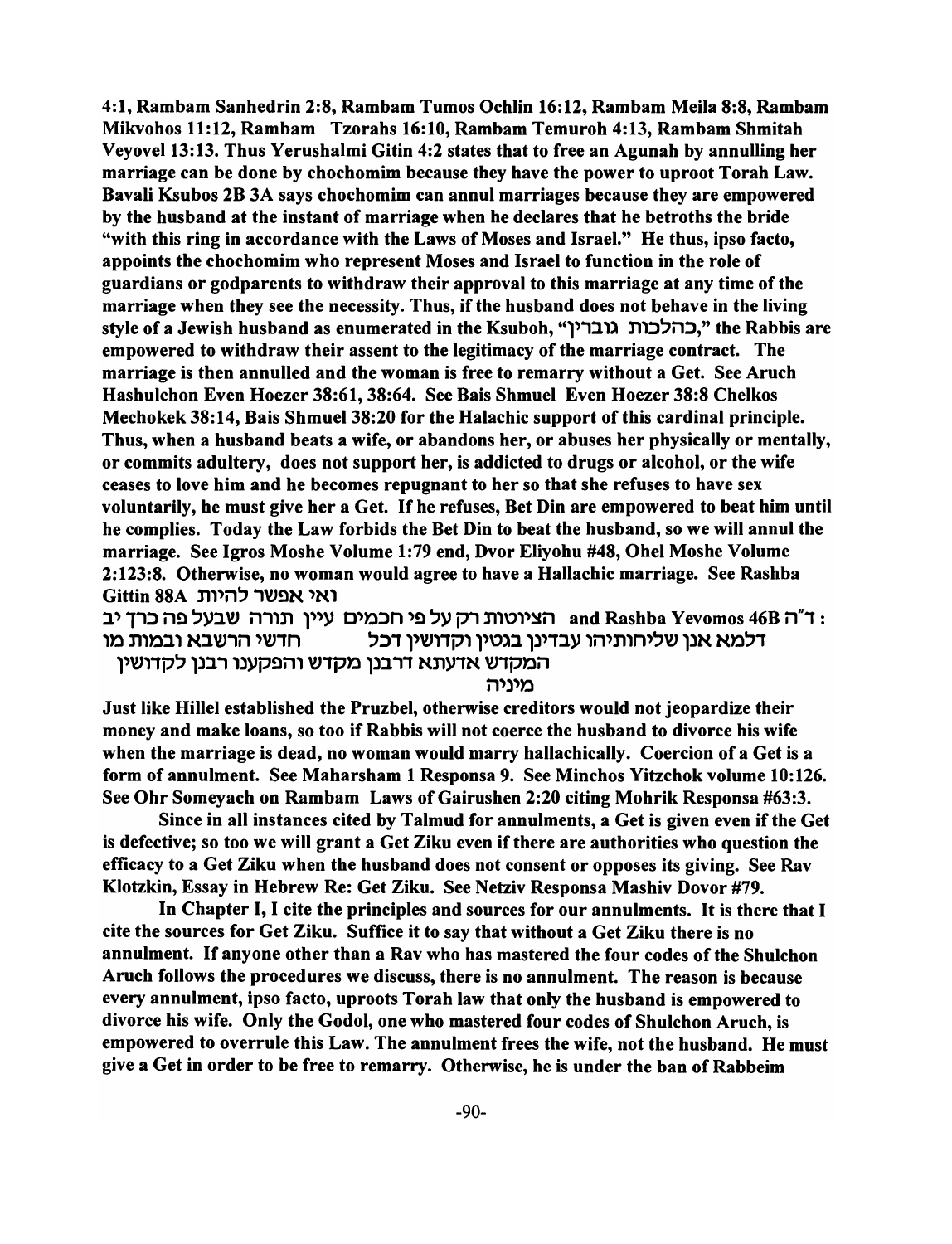Gershon that forbids him to remarry or have sex with any female - outside of marriage before giving a Get. See Igros Moshe Volume 4:3,4. See Even Hoezer, end of chapter land commentaries, and Even Hoezer 119, beginning and commentaries.

The Rambam explicitly says that any Bet Din can uproot Torah Law, not only the Bet Din at the time of the Gemora - הוראת שעה -temporary uprooting, not forever -Rambam Mamrim 2:4.9; Kisveh Hagoan Rav Yechiel Yaakov Weinberg Bal Shredi Esh Vol. 1 #32, page 62 citing Responsa Radvaz Vol. 1 #120, edited by Melech Shapiro, Scranton, 5758; Responsa Shredi Esh Vol. 2 #8. See Ravad Mamrim 2:9. Just like a prophet could uproot Torah Law, Yesodei Hatorah 9:2,4, Yesodei Hatorah 7:7; no prophet had the power to do anything in Halachah unless other Rabbis could do the same thing. See Rambam Melochim end 12:2. See Aruch Hashulchan Even Hoezer 2:14. יש כח לכל בית דין לעקור דבר מן התורה בהוראת שעה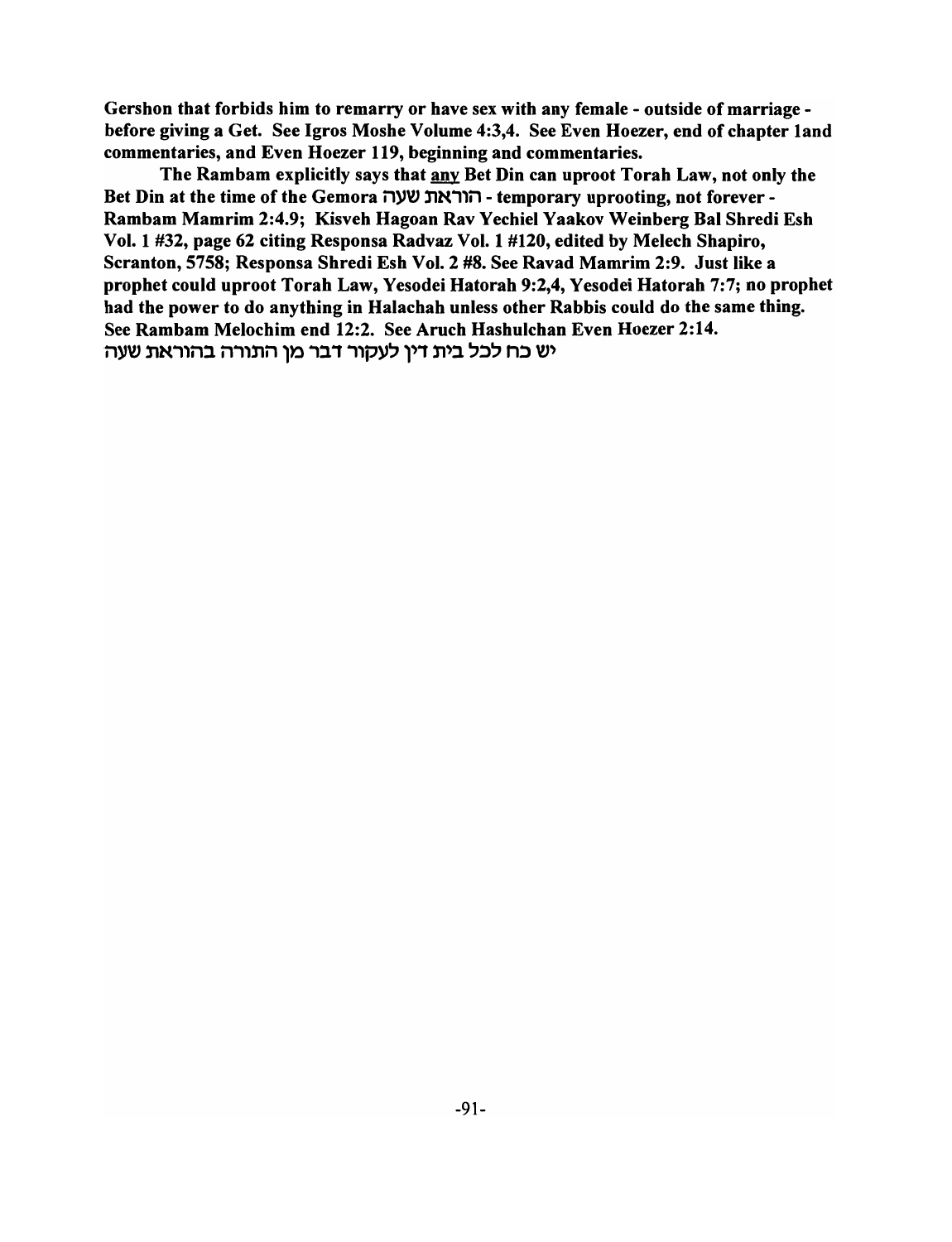### CHAPTER IV

Can the woman argue that the husband's misbehavior existed before in latent form and therefore constitutes Mekach Tout-a mistake in the marriage? Is the husband's refusal to give a Get evidence that he is a sadist and always was a sadist -and is and always was sick? I do not agree that this conclusion is a valid basis for a Mekach Tout - a mistake in the marriage. However the Rabbinical Court must weigh all the evidence and draw their own conclusions. Every case is different. Certainly psychological evaluations can be factored in to establish a pattern of unacceptable behavior that can be used as another adjunct to annul a marriage. This can be used even if we can not draw a conclusion that this unacceptable behavior existed before the marriage. At least such a pattern strengthens our evaluation that no wife would agree to remain married under such intolerable behavior on the part of the husband.

Rav Moshe Katzenelbogen, my great grandfather from Mezritz, Poland, author of Responsa Ohel Moshe, who received approbation from Rav Yitzchok Elchanon, Rav of Kovno, acknowledged world renown Godel deciser, (Yeshiva University Rabbinical Seminary is named after him), living 100 years ago, stated "that one of the critical criteria of marriage: before entering a marriage, one is to determine that if the marriage does not work out, the family will consent to a divorce. Otherwise, not to contract a marriage". If that is not true, then it may become a mistake in the marriage. When all means of saving that marriage are futile and the marriage is dead, and the husband and his family refuse a divorce arbitrarily, that in itself may very well be a sign of some abnormal behavior that existed before the marriage. The fact that the husband has the power to exercise control and not act abnormal before the marriage does not alter the fact that if he fails to exercise such control and gives full vent to his abnormal behavior by refusing to give his wife a Get that it may be a Mekach Taut, a mistake in the marriage. On the other hand, the husband and his family may be doing everything in their power to save the marriage, especially where children are involved. in the divorce. Likewise, the husband and his family may insist that a Rabbinical trial adjudicate custody, alimony child support and visitation rights as a condition before he grants a Get- Jewish divorce. There exists no leverage on the wife to have her follow Torah Law unless she won't receive the Get. Some women exploit the court system to their advantage even if such ruling is against Torah Law; and then come screaming to the Rabbinical Court that they have been victimized by the husband when he refuses to give them a Get. One can not jump to conclusions that the husband or his family are sadistic or abnormal because they refuse to have the husband give a Get.

Moses, the Lawgiver, is described in the Medrish as being in possession of a very violent nature like a murderer. However, he exercised self-control and became the father of all prophets. If Moses had lost control, even once, of his violent nature and struck his wife - domestic violence, his wife Tziporah could have argued that she did not bargain to get married to a man who had the potential and temper of a murderer. A criminal who commits a violent crime only once, can be locked up for many years even though he many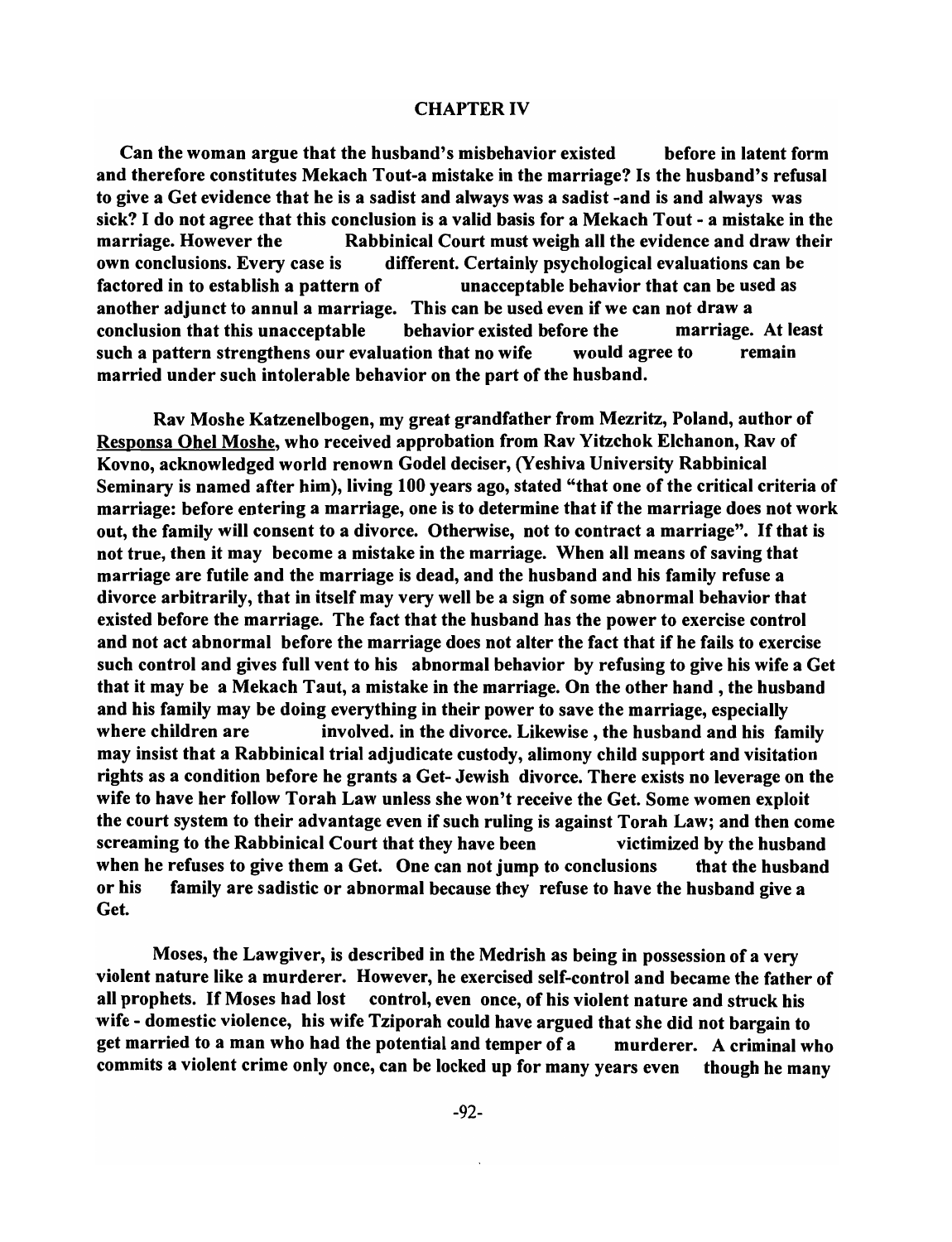otherwise be a saint and a genius. The man who collaborated with Webster in writing the dictionary was a genius but also was incarcerated for life and convicted as being criminally insane after killing someone in a fit of rage. Once a person exhibits violent behavior that can be traced to chronic psychological problems existing prior to the marriage, such symptoms can then serve as a "sniff" -  $\qquad$  additional grounds for Mekach Taut, mistake in contracting a marriage. "Kan Nimtzo Kan Hovo". If something is found now, we can assume that it existed prior to the marriage.

## באו נמצא כאו היה.

Thus, if we establish that the husband is abusive and has psychological problems now, the husband must prove that at the time of the wedding those problems were not present. Failure for him to prove normalcy renders the marriage null and void as a mistake in the marriage - Mekach Taut. See Mishneh Teharos 3:5. See Interpretation Rash. See Tosephta Teharos 5:6. See Rambam Avos Hatumo 18:14; 5:9, Avos Hatumo 19:1. See Taz Yorah Dayoh 1:5,2:7, Aruch Hashulchan Even Hoezer 37:42. See Aruch Hashulchan Yoreh Dayoh 1:49,50,51,52, Yoreh Dayoh 201:211. See Yoreh Dayoh Ramo 1:1. The thrust of all the cited sources is that once we establish a state of facts that show a defect on the part of the husband, we say that the opposite side has the burden of proving its position that the defect did not exist before the marriage.

In the case of the Ramo Yoreh Dayoh 1:1 ruled that a Ritual Slaughterer who had forgotten his learning of the Laws of Shechita, ritual slaughtering, is deemed to have forgotten them now, not before. The reason, according to Aruch Hashulchan Yoreh Dayoh 1 :49,50,51,52, is because the shochet had been tested at one time and found to have known such laws. This position is, nevertheless, contested by Taz Yoah 1:5 who refuses to make a distinction between the shochet's knowledge of Ritual Laws of Slaughtering of animals, shechita, now and before. At the present time, we know as a fact that he does not know the laws. We assume that he never knew the Laws. The reasoning of the Ramo is applied when a Mikveh is found to be missing the 40 se'ahs, the proper amount of water that renders it kosher. If the Mikveh was measured a short while before, one will assume that all people who used such a Mikveh dipped in a Mikveh having the required measure of water. See Aruch Hashulchan Yoreh Dayoh 201:210,211. We say, just now the Mikveh lost the proper measure of water. However when the Mikveh was not measured a short while before, no such assumption is warranted. The person dipping in the second Mikveh is deemed as dipping in a ritually disqualified Mikveh. See Aruch Hashulchan Laws of Mikvohos 201 :210,211. See Rambam Laws of Mikvohos 2:23, Mikvohos 10:6.

The same reasoning is applied if we discover worms in flour after bread is baked. We assume that the flour was infested with worms and therefore the bread is not kosher. If other customers purchased flour from the same grocery, the Law is the following: If the grocer sold the flour from a barrel, not individual packages, and upon inspection found that the flour in the barrel was infested with at least three worms, Aruch Hashulchan Yoreh Dayoh 84:76, then all the flour sold previously to unsuspecting customers is deemed to have been infested with worms. Any food or bread prepared by such customers is deemed to be not kosher. However, if the grocer testifies that he inspected this flour carefully at one point and found no worms, all flour purchased at his store is kosher. We then assume that the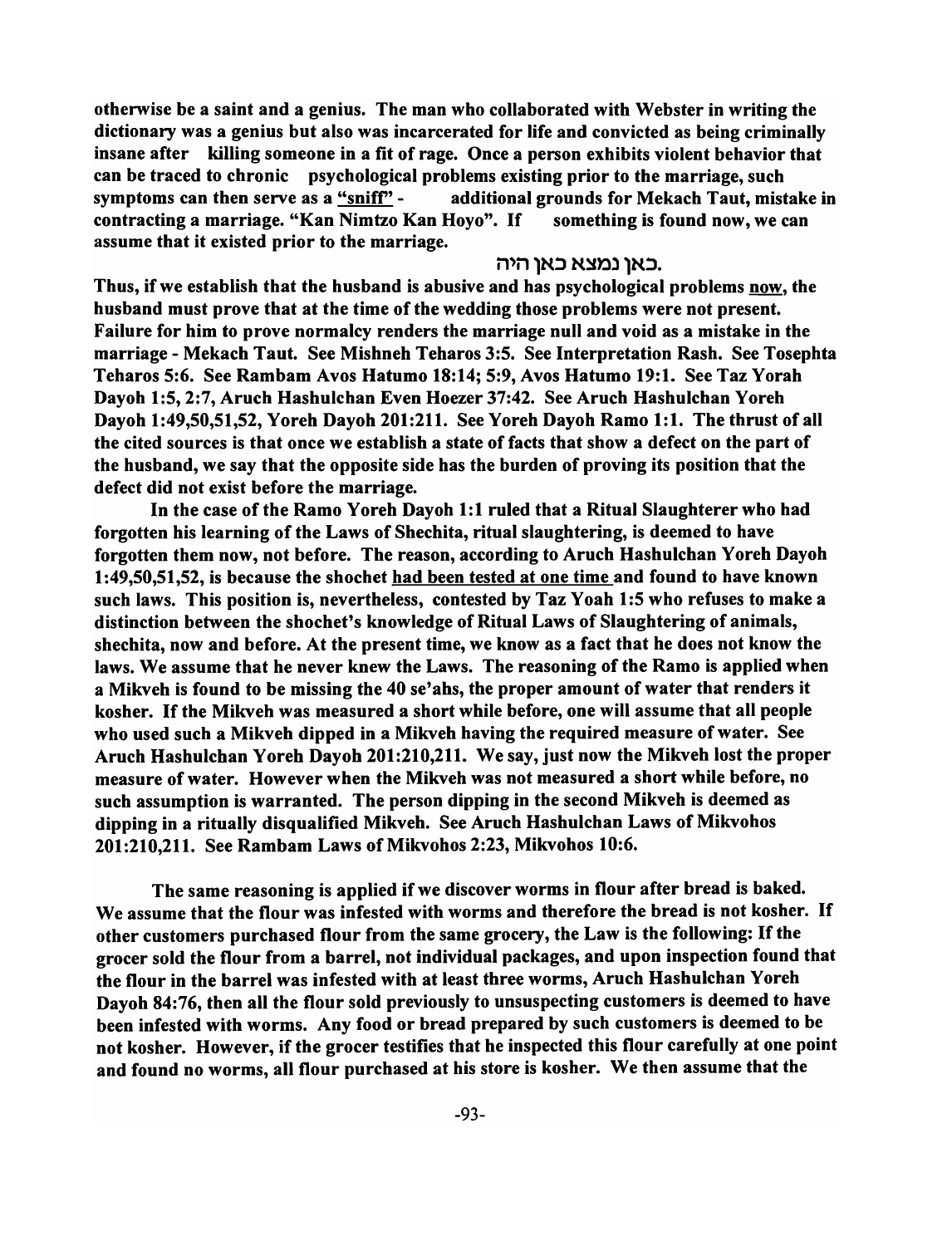flour was contaminated at the customer's house. The same Law applies if another customer inspects her flour and finds it free from worms. See Aruch Hashulchan Yoreh Dayoh 84:78

So too, since we have no starting point that the husband was normal and did not lose control of his violent nature and now we see the outburst of chronic violence and sadism, we can assume that such nature existed before. Such argument is additional grounds for annulment. The reasoning is that the burden of proof shifts to the husband to prove that he was normal at the time of the marriage. Rash Mishnayoh Taharas 3:5. Failure by the husband to prove that he was normal at the time of the marriage by default negates the marriage. The wife need prove nothing.

I want to state as a matter of policy that all the loopholes and lenient ruling we utilize are used only because there exists no other means to extradite the woman from the chains of being an Agunah. If no such emergency exists, of course, we will rule like the strictest decisions. The same policy exists regarding our acceptance of the ruling of Rabbi Feldblum of Israel that no modern woman today accepts the status of being "purchased" by the husband. I have serious reservations with such a concept. Thus, in effect, such a concept uproots the very essence of Halachic marriage by definition. It is similar to a woman making a precondition that she is getting married under the condition that no get is required or that no chelitza is required. Such a precondition is deemed null and void as being in contradiction of what was written in the Torah

### מתנה על מה שכתוב בתורה

See Mishneh Lamelech on Rambam Ishus 6:10,11. The marriage takes effect anyway, even if she makes such a pre-condition; but the pre-condition is null and void. However, the Mishneh Lamelech is discussing the case that a woman accepts the concept of marriage meaning that she is "acquired" by the husband but never-the-Iess balks at the conclusion of requiring a Get to terminate the marriage, then the Mishneh Lamelech is correct that she can not do this since this is an inherent contradiction. But if she does not accept the very concept that halachic marriage is grounded on the fact that the wife is "acquired" by the husband - then there exists no halachic marriage period. She does not accept Halachic marriage. Her relationship is then pilegesh not marriage. Unless we have definite proof of a sexual relation being halachic marriage, it is deemed Znus or free sex according to Rambam Gerushin 10:19, or according to Ramban - Pilegesh. See Ramban Responsa #284. See Even Hoezer 26: 1, Otzer Haposkim chapter 26. Such an

interpretation is used only under very tight conditions when we have no other alternative. Otherwise, the wife will remain an Agunah, chained like an animal, for life. Such a decision can be made only by a Godol, only a person who has mastered the four parts of the Shulchan Aruch, not by anyone else. Otherwise the marriage institution will collapse. See Jerusalem Talmud Gitin 4:2

# יש כח ביד חכמם לעקור דבר של התורה

See Yerushalmi Nedorim 10:8, Yerushalmi Chagiga 1:8. In ordinary circumstances, in the case of a normal marriage, we definitely rule like the majority of opinions that are strict. We rule that all marriages, even with a ring, even according to the Rambam, are Meduraisa - Divine. We rule that woman CAN NOT state "I do not recognize or accept that I am being "acquired" by my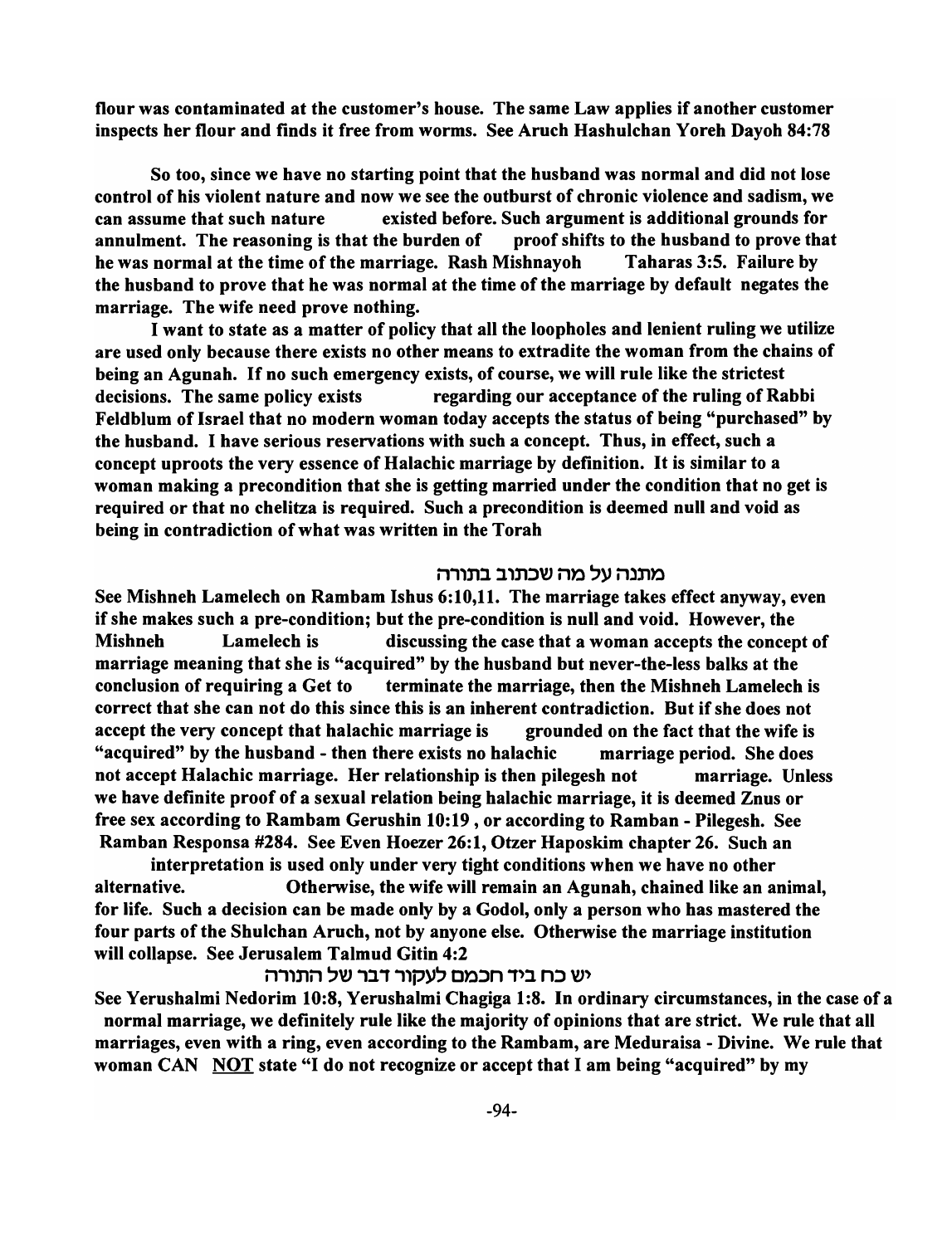husband similar to a Cannanite slave." "I am a modern woman and such a concept is degrading!" We counter that acquired means that she must be faithful and have sex only with her husband. Her husband is also acquired by the wife and he can not have any mistresses There exists nothing degrading of having a mutual pledge of fidelity. It is irrelevant if the husband'-+s pledge is made in the Ksubah and the wife's pledge is made at the instant that she gets the ring under the Huppah . Yes there exists problems if the marriage dies and the husband refuses to give her a Get. Then after Rabbincal trial and all social and civil remedies have been tried to no avail we will give Get Ziku and annul the marriage.. Only when she, G-d forbid, becomes an Agunah do we entertain to put into operation all the loopholes we mentioned. Otherwise, never.

We will even burn the candle from both sides in the case of extreme pain and suffering inflicted on the woman if we do not rely on minority opinions. See Taz Even Hoezer 17:15, Yoreh Dayoh 293:4. See Ginas Veradim Volume 2 KlaI3:24. See Rambam Mishne Lamelech Avos Hatumoh 19:1.

The thesis that only in emergencies will we be lenient is supported by Mishne Lamelech or Rambam Avos Hatumoh 19:1.

A man traveled on a route that had two branches and he does not know which branch he took. One branch had a dead body that would render him upon contact as ritually impure. He then proceeds and touches sacred food as trumoh. If he be ritually impure he would have defiled the food ritually. The Law is that he himself can easily purify himself by dipping in a Mikvah. So he will be pure ritually for the future. However, the Trumoh - sacred food that he touched would remain defiled, if we adjudicate him as having taken the route with the dead body. The decision is to burn the candle on both ends and deliver a split decision. We adjudicate the case that he took the ritually pure road. Consequently, the Trumoh that he touched is ritually pure. To do otherwise would condemn the food to destruction. There is no way out. However, regarding himself, we will insist that he be strict and dip in the Mikvah in order to purify himself for the future. There is no emergency for him. He is not locked in by being strict. This ruling illustrates the policy followed in Halachic jurisdiction. Thus in the case of an Agunah, we will rely on all lenient rulings. However, where there exists a normal marriage, not an Agunah situation, or when there is a normal divorce with a willing husband, we will insist that all the strict opinions are followed. Thus we can not be accused that we are breaking up any marriage.

Every marriage, unless it is an emergency situation like the case of an Agunah, we will rule that a marriage transaction created by the groom giving a ring, is divinely binding; not only Rabbinically binding. We will interpret the Rambam to espouse such an interpretation. See Magid Mishne on Rambam Ishus 1:2,3,4, Kesef Mishne Ishos 1:2,3,4, Mishne Lamelech Ishos 1:2,3,4. See Megilos Ester on Rambam Shroshei Hamitzvohs beginning Shoresh 2. See other commentaries Ibid. See Shach Choshen Mishpot 33:1,2. See Magid Mishne on Rambam Laws of Shechita 5:1.

In all situations that Rambam denotes the efficacy of a certain action as "Medivrei sofrim" it means that G-d entrusted such Law to be orally transmitted by the "Sofrim", the Rabbis. However, it still carries the efficacy of a Divine Law. Thus, marriage with a ring that is denoted by the Rambam in Sefer Hamitzvohs Shoresh 2 as "Medivrei Sofrim" means that it is Divine Law but orally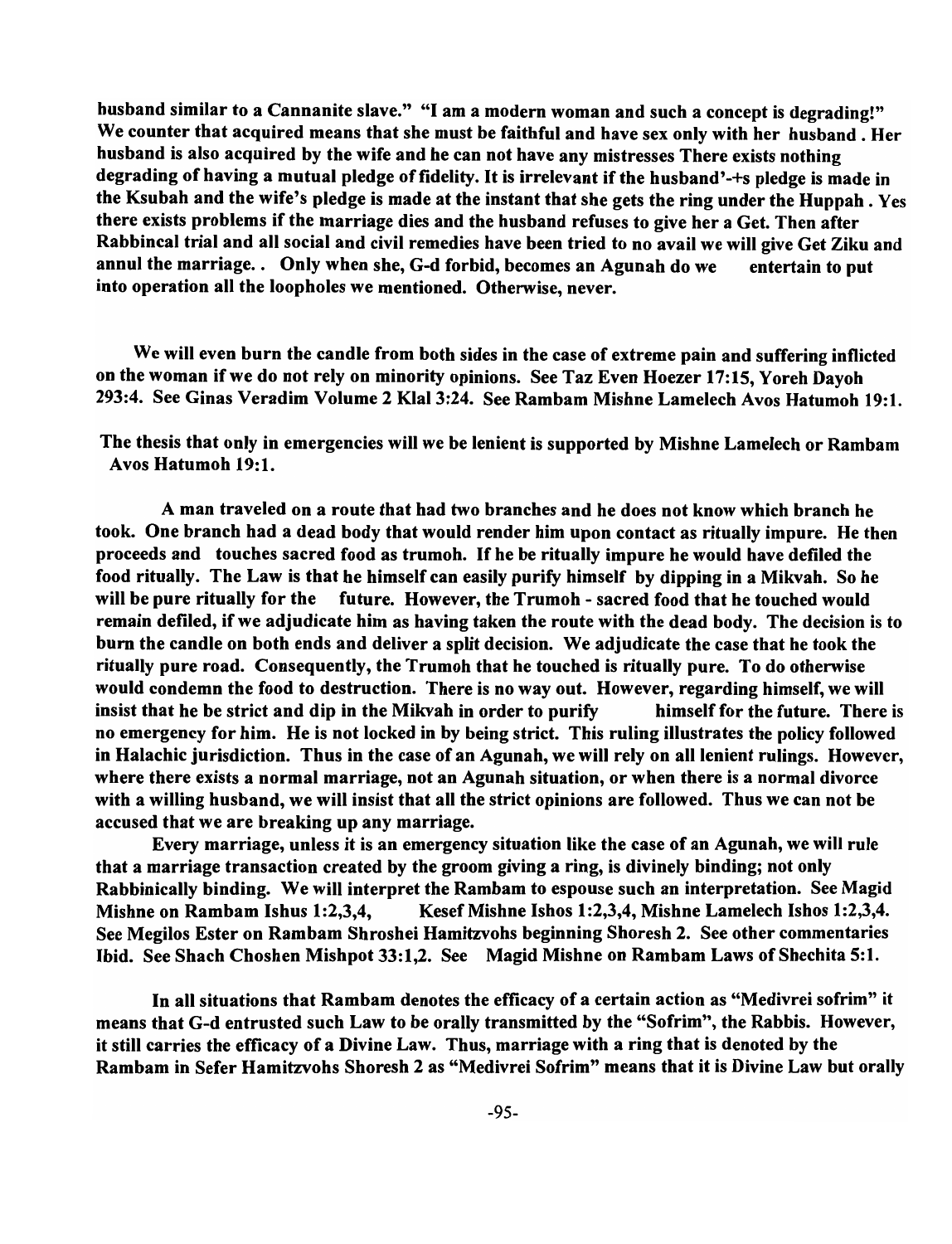transmitted by the Rabbis. Since the Talmud did not specifically label such Law as Divine, it did not earn a place to be counted as a separate Mitzvoh in the Sefer Hamitzvohs composed by Rambam. However, it, never-the-less, is divine. Otherwise, a married woman, which marriage is contracted with a ring, when she commits adultry would not be liable to a capital punishment. One gets a capital punishment only if one violates a Divine Law not Rabbinical Law. See Magid Mishne Rambam Ishos 1:2.3.

Those authorities who dissent and interpret the Rambam that marriage with a ring is only Rabbinical maintain that certain Rabbinical Laws do carry capital punishment. So the fact that the woman and her paramour who commit adultery get the death penalty does not mean that it is divine, it is Rabbinical. Consequently, in the case of an Agunah, it is much easier to annul her marriage in the case of doubts. See Choshen Mishpat Chapter 25:2, Ramo Shach 25:18, 19, Yoreh Dayoh 242. Furthermore, even if it be Divine, if there exists at least two doubts, the woman becomes free. See Magid Mishne Rambam Shechita 5:2 (end). See Orech Hashulchan Y oreh Dayoh 110:99, 110:66 to 110:135. In our cases we have multiple doubts more than two doubts. We have 20- 30 grounds that we use to annul the Agunah marriages. However, in the case of Agunot when there exists no remedy to free her, since civil law today forbids the Rabbinical court to interfere and beat the husband, will we annul the marriage. See Igros Moshe Even Hoezer Volume 1 #79 end; Mishne Lemelech Zchiyoh and Matona 6: 1; Dvar Eliyohu #48; Ohel Moshe Rav Moshe Tzweig Volume 2 123:8.

The competent Bet Din who have mastered the four codes of Shulchan Aruch will annul the marriage. We will also use as additional adjuncts and grounds for the annulment that the husband's refusal to grant the wife a Ge could possibly be the manifestation of abnormal behavior. originating prior to the marriage. Thus the marriage is a Mekach Tout - a mistake. We will factor in psychological evaluations.

We will use as an adjunct the thesis of Rabbi Feldblum of Israel that since the woman was not appraised of the mechanics of Halachic marriage that she is "acquired" by the husband and her husband is not "acquired" by her, she can argue that if she had such information disclosed she would never have agreed to Halachic marriage. "I refuse to be in any way or form compared to a slave regardless if "acquired" means that the husband acquires the rights to sex only," Rambam Ishos 12:1,2,6,7; Aruch Hashulchan Even Hoezer 55:4, 61:4; Even Hoezer 17:1; Ramo 20: 1; but his rights to her personal property and duties that she is required to serve the husband are only Rabbinical. See Rambam Ishos 12:3,4,5,6. Obviously there are tremendous differences between "acquiring" a wife and "acquiring" a slave. You can not sell your wife to another. You can sell your slave to another when the institution of slavery was legal by the civil authorities. However, the Rabbis to free the Agunah only can use non-disclosure at the time that the Agunah got married as an additional adjunct to declare the marriage Mekach Tout, the contract is a mistake and is voidable, not void. The Rabbis must declare the marriage void. This declaration can not be made by herself. That is why we insist that a Get Zikui be employed, in addition, as part of the annulment process. Thus this woman is no different than the woman whose husband consents to give her a Get. Bet Din substitutes for him- takes his place - and gives her a Get. She does not terminate her marriage without a Get. She must come to Bet Din. We will use all the 20-30 different ways outlined in this book to free the agunah. Even if we have our reservations about the argument we will give the agunah the benefit of the doubt in order to set her free. If one argument or basis is deficient we will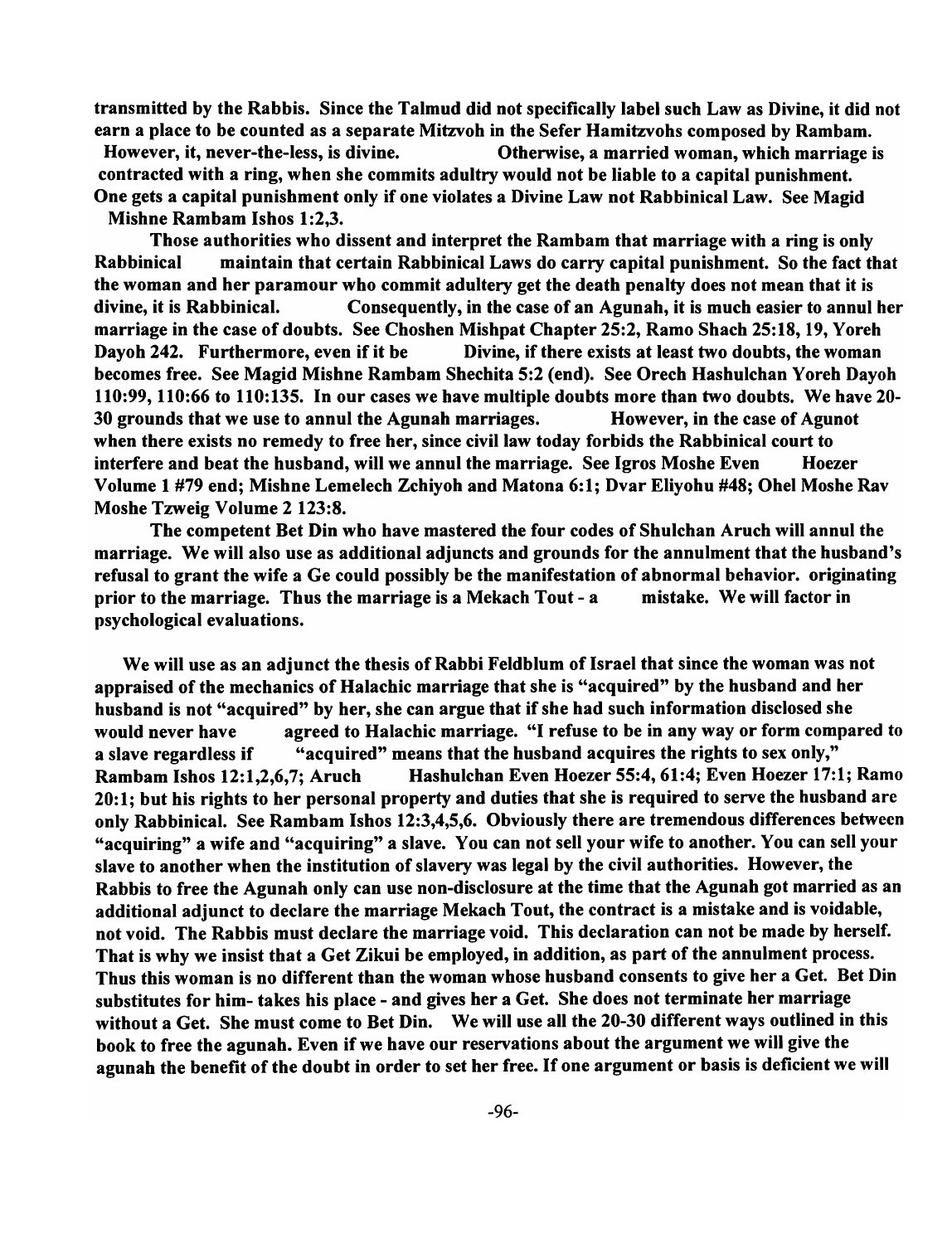use another argument and basis. This is the strategy that the Aruch Hashulchon uses to enable Jews to sell their stores on the Sabbath to a non Jew in order to enable them to keep the business open on the Sabbarh or else they would go bankrupt. See Aruch Hashulchon Orech Chaim -laws of Sabbath and selling one's business to a non Jews or having partners who are non Jews for the Sabbath.

Let G-d save us from those Orthodox Rabbis who, in effect, uproot Torah Law. Any Rabbi who forbids anything that is permitted by Torah Law violates Halacha, Taz Yoreh Dayoh Chapter 117:1, and he should be removed from his job. Gilvon Mahrshau, Rav Shlomo Eiger son of Rav A kiva Eiger, Yoreh Dayoh 1:2; Chidushe Gilyon Mohrsha part 1:174 citing Responsa Rivosh and Yerushalmi; Responsa Dais Yaakov #31 citing Tosphos Sanhedrin 87A. For if a Rabbi is ignorant and will forbid something that is permitted, he will equally, in his ignorance, permit something that is definitely forbidden. Gilvon Mohrsha on Yoreh Dayoh 1:2.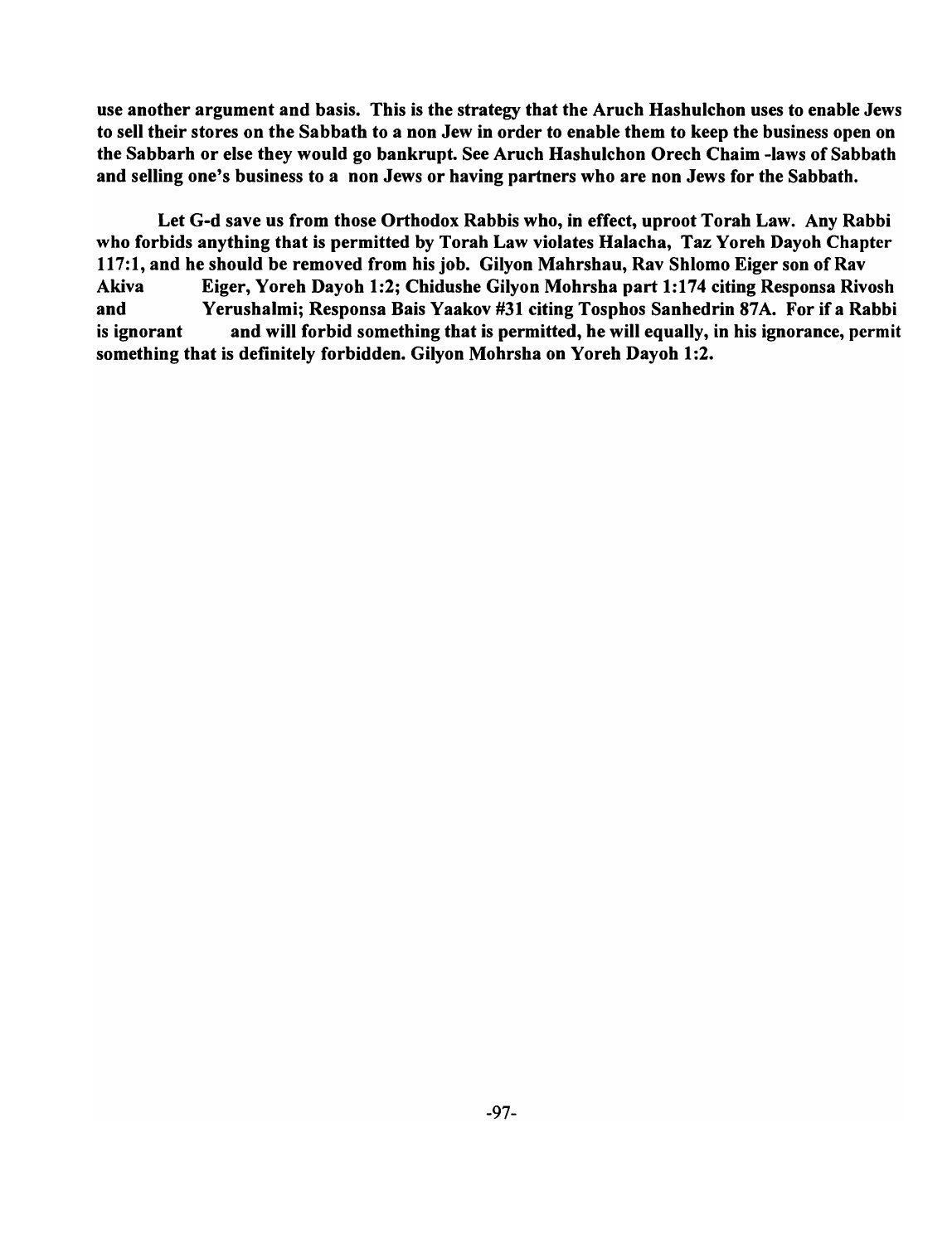## CHAPTER V

### RATIONAL FOR KFIYA - ANNULMENTS

## Forcing a Husband to give a Get Mekach Tout - Mistake in the Marriage

We annul marriages in all cases that the Hallacha dictates that the Rabbinical Court would coerce the husband. When the court is powerless to coerce because it violates civil law, the court will annul the marriage. See Igros Moseh Even Hoezer Volume 1 Responsa #79 end. See also Dvar Eliyohu Responsa #48. Ohel Moshe Volume 2 Responsa #123 who states that if the Rabbinical court in its judgement determines that the woman cannot remain with this man, the court can annul the marriage. The Ohel Moshe cites the Chelkes Yoev Volume 1 Responsa #24 who also places the criteria for granting the husband a get without the wife's agreement, in the judgement of the court. The Ohel Moshe, Rav Moshe Zweig, applies the same reasoning for the granting of an annulment to the wife. Even though Rav Moshe Feinstein, Igros Moshe Even Hoezer Volume 1, end of Responsa #79, discusses the case of a husband who is impotent, he acknowledges that whenever there exists any case that the Rabbinical Court will coerce to give his wife a Get but are unable to do so because of civil government restrictions, that the court is empowered to annul the marriage. That conclusion can be deduced from the language Rav Feinstein uses in Volume 1 Even Hoezer #80. Rav Feinstein explains the Responsa of Rosh cited in Even Hoezer 154:5. The Rosh who teachews that the court does not coerce the husband to grant his wife a get when he fights with her, is not discussing the case that the wife is beaten and certainly not the case that her life is threatened or jeopardized. The Rosh is not discussing cases that the court can force the husband to grant his wife a Get. For if there is a case that the Court can force the husband and the Rabbinical Court is powerless to coerce; then the court is empowered to annul the marriage.

## דאדעתא דהכי לא התקדשה

For no woman would agree to get married under such circumstances that she must remain an Agunah - like a chained animal - for the rest of her life. No woman would agree to have a Hallachic marriage, not having a crystal ball and not knowing what the future has in store for her. It is only because she relies on the guarantee of the Rabbinical court that she agrees to have a Hallachic marriage. That is the reason the marriage formula reads:

#### הרי את מקדשת לי בטבעת זו כדת משה וישראל

You are hereby betrothed to me in accordance with the laws of Moses and Israel. It would have been sufficient to state "You are betrothed to me." The woman would have been married. Why is it necessary to state " in accordance with the Laws of Moses and Israel?" The reason is because at the instant of marriage, the contract is made that the marriage take place with the active involvement of the contemporary court. At the instant of marriage, both bride and groom agree to submit their marriage from inception to the end of the marriage to the active involvement, to the scrutiny, guidance and orders of the Rabbinical court. From the inception, both spouses agree and insist, certainly the wife, (see Igros Moshe Even Hoezer Volume I #79 end and see Pischei Tsuvah Even Hoezer 157:9 end citing Node Beyehuda #54 that no woman would agree to be married other than under a prenuptial agreement that the Rabbinical court intervene forcefully to ensure that the husband strictly adhere to the marriage contract. If he breaches the marriage contract, the court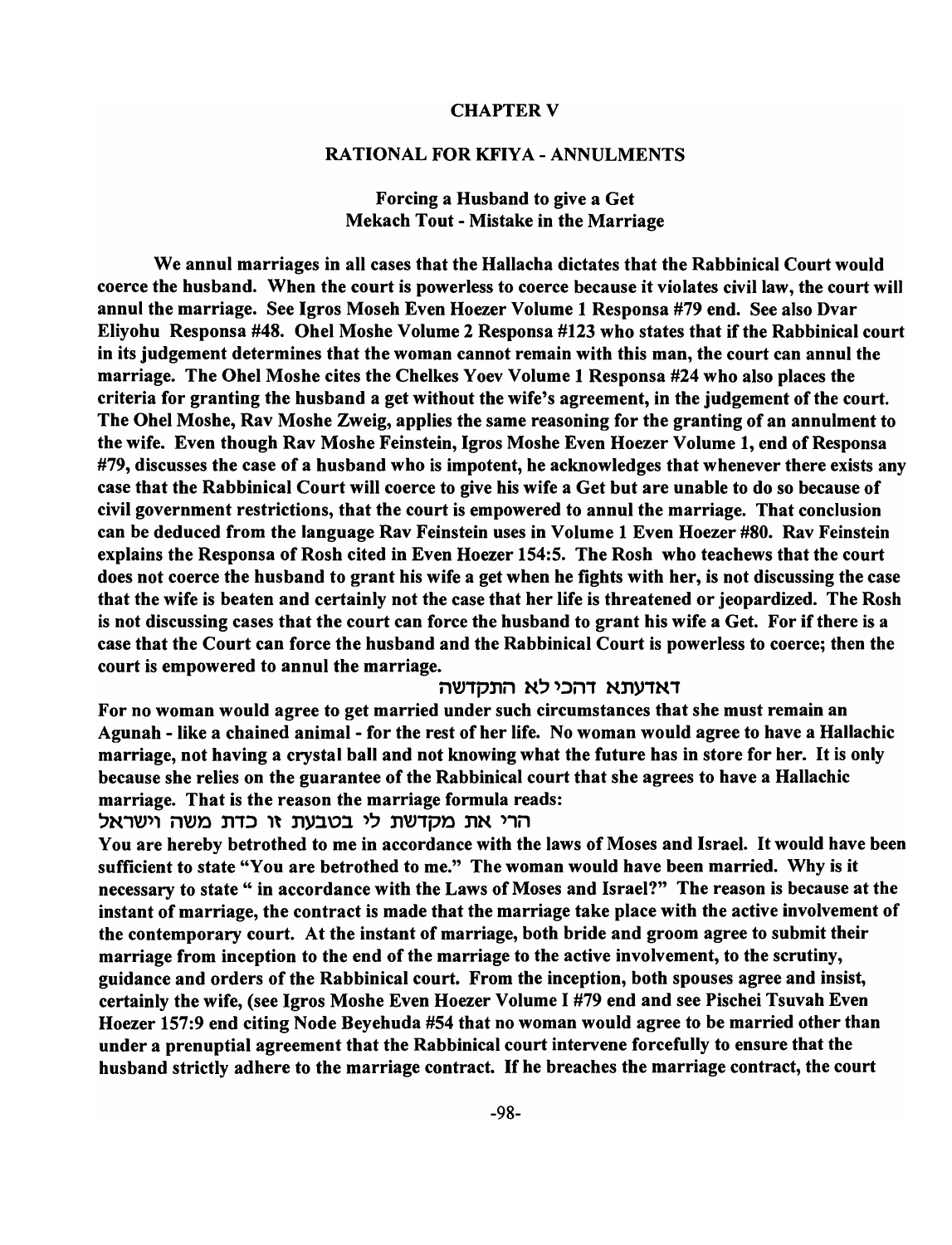will force him to cure the situation; or if not, to free the wife. Otherwise no woman , other than a tiny group that are hardly to be found, would agree to get married. This is the meaning of Rashba in his Chidushim Gittin 88 A.

Would the Rabbis not have collected the monies owed by the debtors on the  $7<sup>th</sup>$  year of shmita by the Prozbell, creditors would not lend their money. So too, would the Rabbis be lax and not enforce the Laws of Marriage and Divorce and coerce the husband to give a Get when the Torah Law requires it, women will not get married. This conclusion of the Rashba is not to be taken to mean that ab initio the women would not get married; but post facto if the court's hands are tied and they cannot coerce the husband then they will agree to marry brutes who will give them hell on earth and abuse them. Never. No woman would agree. This is so obvious, that the marriage is a mistake because the Rabbinical Court failed to do their duty. Never mind, that the court had its hands tied; that civil laws made it a felony to beat up husbands. The woman gets married only by her consent. Even Hoezer 42:1 If she would make a condition precedent that she agrees to get married only if the husband or relatives of the husband or the Rabbis give her one million dollars, but the relatives or the Rabbis do not have this sum of money, there is no marriage. Aruch Hashulchan Even Hoezer 38:54. See Bais Shmuel 144; also Bais Shmuel 38 beginning; also see Pischei Tsuvo Even Hoezer 144:3 - there is no such thing as an act of G-d that excuses performance of a condition when it comes to marriage. The woman gets married under such a condition only. Here too, the woman gets married on the condition that the Rabbis act as guarantors and insurers that if the husband breaches the contract of marriage and the Rabbis can't change his behavior, they will beat him until he gives the wife a Get. See Buva Basra 48A; Rambam Laws of Divorce 2:20; Ohr Someyach; Rambam Ishus 14:8; Titz Eliezer Volume 5 Response #26; Mahrik Shoresh #62; Avadye YosefYabiah Omer Volume 3 Responsa #18; Ramo Y oreh Dayoh 228 #20.

Thus if the Rabbis fail to do their side of the bargain, there is post facto no marriage. The reason is because the entire concept of forcing a husband to give a Get, in reality, is Hafkoes Kedushin - annulment. See Rashba Yevamos 46B; see Mahrik Shoresh #62; see Ohr Someyach on Rambam Laws of Divorce 2:20; see Mahrsham Volume 1 Responsa #9. Furthermore, just as any person making a purchase has a right to cancel the purchase even after the passage of many years if a defect is discovered (Rambam Laws of Selling 15:3; Choshen Mishpot 232:3) because when one makes a purchase it is understood that one buys perfect merchandise (Ibid 15:6; Choshen Mishpot 232:7) without defects.

### דבר שלם

So too, the wife can insist that the marriage be annuled if the Rabbis do not fulfill their part of the bargain. The marriage contract involved not only the husband but the Rabbis to fulfill their role of beating the husband if he breaches the marriage contract. If the Rabbis fail in fulfilling their role as guarantors and insurers, there is no marriage. This can happen years later. This is similar to the case of a woman whose husband dies and he has no children and has brothers. She is required to marry one of the brothers or get chalitza from the brother. What happens if the brother is nonobservant and would force the widow to become non-observant and sleep with him while she is in her Nidah state? It is the ruling of the Gaonim cited in Taz Even Hoezer 157, that such a brother-inlaw is exempt. The woman need not marry him nor does she need chalitza.

The Bach Even Hoezer 157:5 goes much further. He states that if a woman marries a man who is observant and later ceases being religious, the woman's marriage can be annulled. The reason is that the woman at the instant of marriage did not contemplate to be married to a non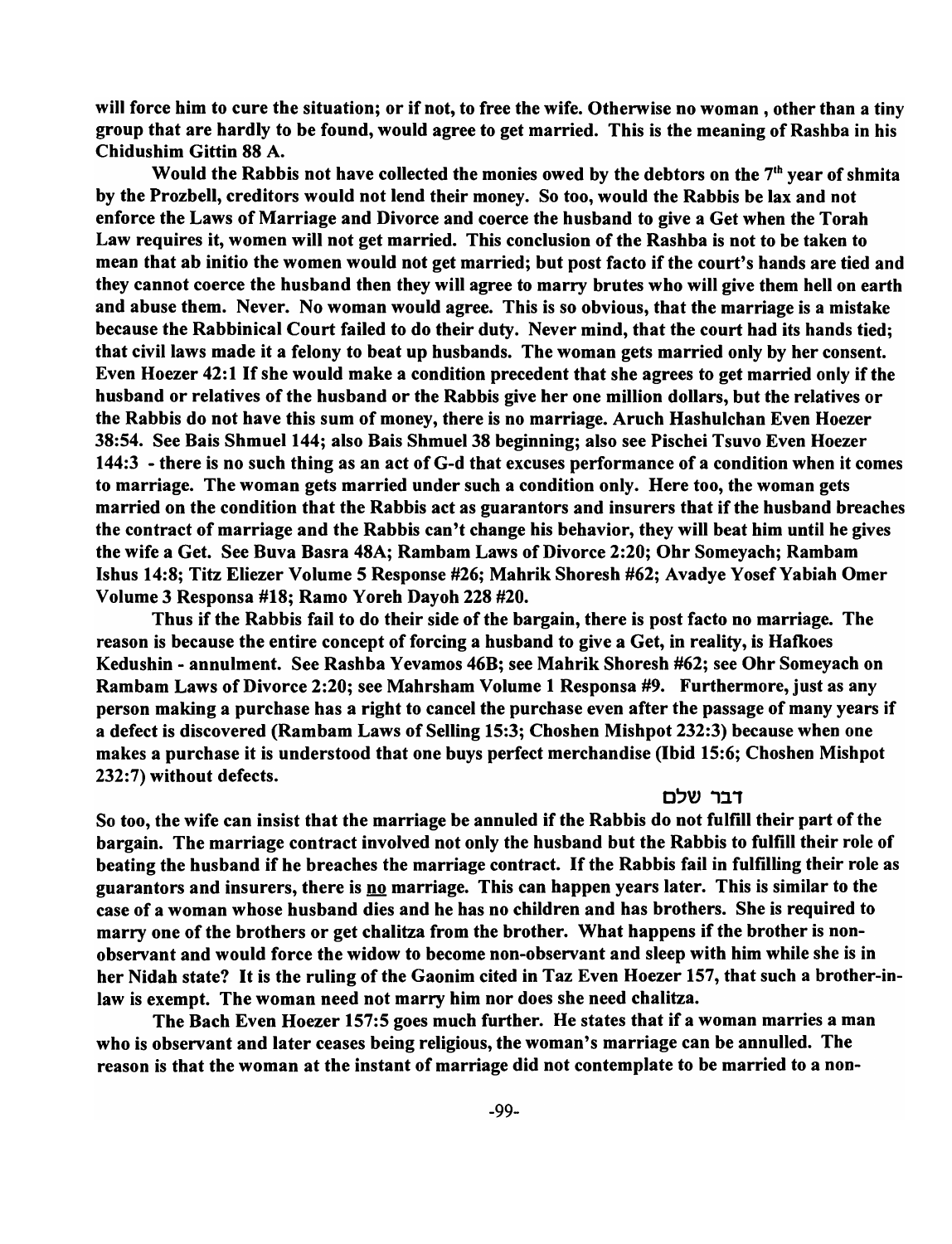observant husband. Thus, it is a Mekach Tout - a mistake in the marriage contract. Bach on Tur Even Hoezer 157:5 holds that the woman can elect to annul the marriage to her deceased husband. That can be 50 years or more after the marriage. There exists no time frame. Because as a result of the husband's death and the circumstances that the widow falls to the non-observant brother-in-law, the marriage is declared retroactively a nullity. The reason is that no woman would agree to get married in the first place if the end result would be to end up with the non-observant brother-in-law. This is so because when a person makes a purchase or acquisition it is understood, unless specifically stipulated otherwise, that the entire contract is complete.

## דבר שלם

Rambam Laws of Selling 15:6; Choshen Mishpat 232:7. Otherwise the aggrieved party can back out of the contract even after the passage of many years. Rambam Laws of Selling 15:3; Choshen Mishpat 232:3. In our case, the Rabbinical Court is a party to the marriage contract. When they fail to fulfill their role as guarantors and insurers of the marriage contract, by beating the husband into submission to give a Get, the marriage contract lapses.

This is the meaning of Rav Moshe Feinstein Igros Moshe Even Hoezer end Responsa #79 and middle Responsa #80. If the court is powerless to force the husband, the marriage contract retroactively collapses and the marriage is annulled. We do not require an explicit condition precedent in the Ksubah to stipulate such a series of events. On the contrary, the husband is required to stipulate in advance that the above mentioned does not apply, that even if he breaches the marriage the contract is still intact. See even Hoezer Rav Akiva Eiger Hasholem Choshen Mishpot 232:5,6; for Responsa see Pesach Hagilyon citing Serna #16 and Bach on 232 who reinforce this position. See Rambam Sales 13:3 that the defendant (seller) must stipulate precise defects that are present in the objects he sells. If he fails to stipulate the precise defects, by default, the purchaser can cancel the purchase. The proof is on the defendant, the husband in this case, to prove that a condition precedent exists stipulating that even if he breach the marriage contract and violates all the wife's rights, the Bet Din will not intervene. He must stipulate the kind of misbehavior that he will have (eg. beat the wife; commit infidelity; not support the wife; not have relations with her; threaten to kill her; verbally abuse her; cause her to violate Jewish law; etc).

Many authorities hold that even if such a contract is signed by the wife, she can breach such an agreement stating "I thought 1 could endure such abuse, but I see now that it is impossible." See Aruch Hashulchan Even Hoezer 154:6. We will rule like the opinion supporting the wife to force the husband by beating him into submission. See Taz Even Hoezer 17:15; Taz Yoreh Dayoh 293:4; Shach Yoreh Dayoh 242; Shach Tokfu Kohan; Piskeeee Dan Rabonim.

## צערה דגופה שאני

Peroch Aaron - When she has to endure psychological distress, she can back out. Peroch Aaron Responsa a woman's psychological abuse. Personal relationships of spouses or in-laws go beyond normal contract law and the wife can back out of a contract because she can not endure personal and psychological abuse. Certainly where there exists no stipulation and premarital agreement giving the husband the right to breach the marriage contract and abuse the wife that the Rabbinical Court must force the husband to give a Get. Failing to do so, the marriage contract is dead, null and void. This is the reasoning in the Rashba's Gittin 88A; Igros Moshe Even Hoezer #79 end Volume I, #80 middle of the page, and in Rav Klotzkin Dvar Eliyohu Responsa #48; Ohel Moshe Volume 2 Responsa #123; Chelkos Yoev Volume 1 #24.

In all the cases, the failure of the Bet Din to enforce the marriage contract precipitated the annulment of the marriage. No woman in the world, with the exception of an insignificant few, would agree to enter a marriage that would be a living hell without any exit. Never mind that Rabbis are not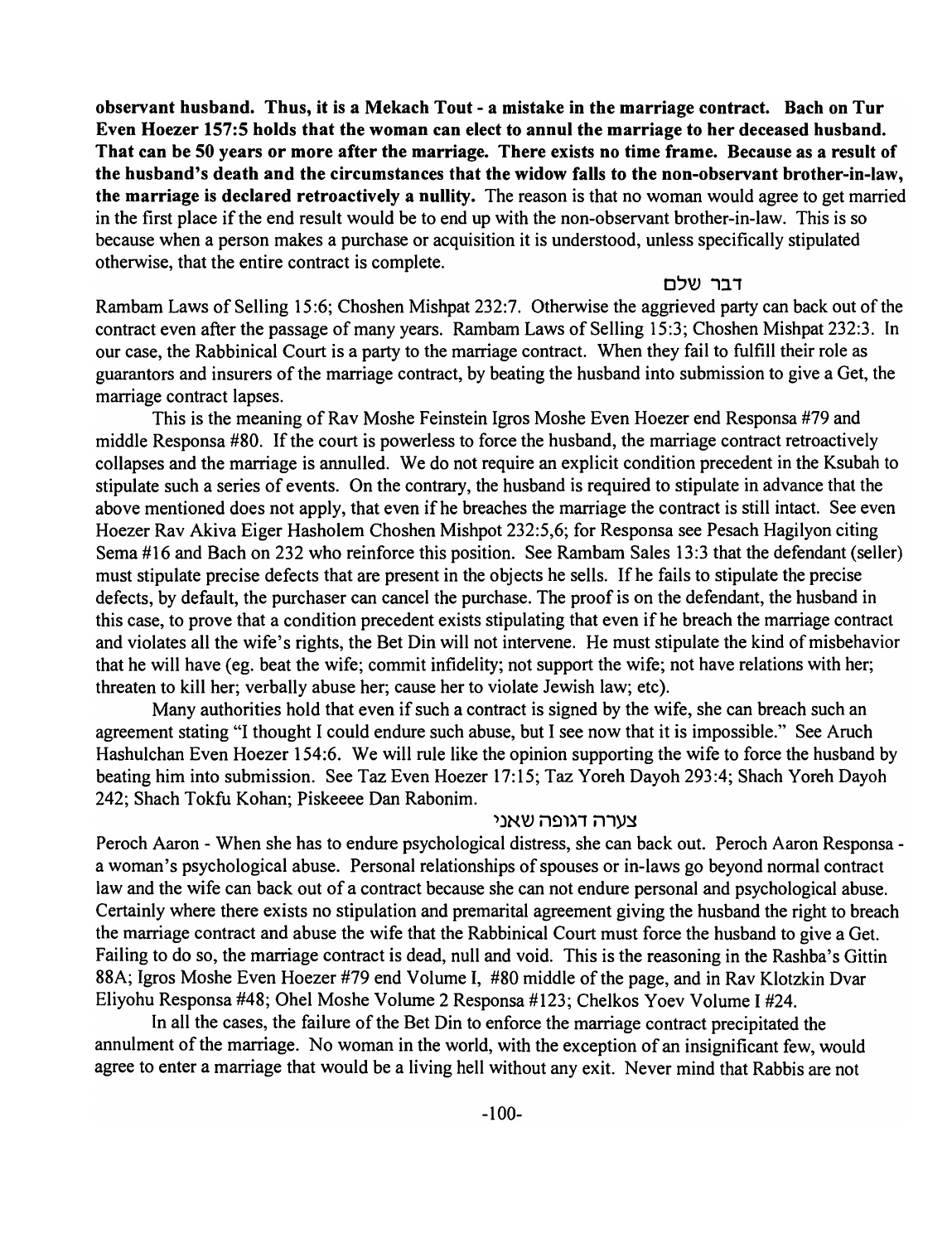annulling the marriages today and women know this fact. The woman is not forfeiting her rights because the Rabbis are not fulfilling their duty. The Rabbis are violating Halacha. As far as Halacha is concerned, there never was a marriage. This has nothing to do with feminists who question the validity of the marriage institution. In my other writings, I dismissed on moral and Halachic ground such a position as being irrelevant. What is relevant is that when a woman is in trouble with her marriage, the court will extricate her by annulling the marriage when the court is unable because of Civil Law to beat the husband to give the wife a Get. Otherwise no woman in the world with the exception of an insignificant number would ever have a Halachic marriage. Rashba Gittin 88A. This is in addition to the power given to every court to annul marriages by changing the character of the ring given to the woman by the groom at the marriage to a gift. See Chasam Soffer Even Hoezer #107, 108. See Tur Choshen Mishpat 2:5; Rambam Laws Sanehria 24:6; Aruch Hashulchan Sanehrish 63:10; Hachuka Leyisroel se pe Hatoch Volume 2 page 154.

Otherwise the entire marriage institution, in accordance with Halacha, will disappear. It meets the requirements stipulated in Tur, Choshen Mishpot 2:, and Orech Hashulchan Choshen Mishpot 2. When Bet Din will intervene even after the Sanhedrin no longer exists today. Agunah problems are common and are critical to the well being of the wife for the Bet Din to intervene. Otherwise she is like a caged animal. This is Pidyan Shevuyim, freeing a captive from eternal imprisonment. In this way we will save Judaism and Torah, the Messiah will come, and the Bet Hamikdosh will be built in our day. When a man and woman get married they involve the Bet Din. This is similar

על מנת שירצה אבא או על מנת שלא ימחה אבא on the condition that my father will say yes to the marriage;

בית שמואל

Bais Shmuel Even Hoezer 38:20. that the father has time forever to say yes; that he approves of the marriage of his son.

והיינו שיטת שאר הפוסקים דסל" דלא קאי התנאו על

שעת מחילה וסל" כל תנאי שהוא בקום ועשה ולא קבע

זמן הרי זמנו לעולם וכו

This position is confirmed by the Chelkos Mehokek Even Hoezer 38:14.

דכל תנאי התלוי בקום ועשה ולא קבע לו זמן הוא

לעולם ואפילו אמר בתחילה לא

Also if he makes a condition that it should not be a marriage if my father says no. It should be a marriage only if my father does not say no. Ramban Rashba Ran hold that the father retains the option forever to veto the marriage. See Aruch Hashulchan Even Hoezer 38:61 interpretation

ואם אמר על מנת שלו ימחה אפילו נתרצה האב תחלה כששמע אינה מקודשת וודאי שמא ומחה עוד ואם מיחה נתבטלו הקדושן מיד וכו. אבל על מנת שלא ימחה הוה. התנאי בשב ואל תעשה וכל תנאי דשב ואל תעשה כל זמן שנעשה המעשה נתבטל התנאי כל שלא קבע זמן לתנאו וכו ובעל מנת שלא ימחה כשנתרצה תחלה שאמרנו שביכלתו למחות ולבטל הקדושין לפי שהרצוי שלו אינו נוגע להתנא כמו בע"מ שיאמו הו שאין חוששין במה שלא נתרצה תחלה דאנו צריכים בקום ועשה או לראת לשון התנאי ומתי שיתקיים לשון כשהתנאי כשהתנאי הוא

מתי שיתעקר לשון התנאי כשחתנאי בשב ואל תעשה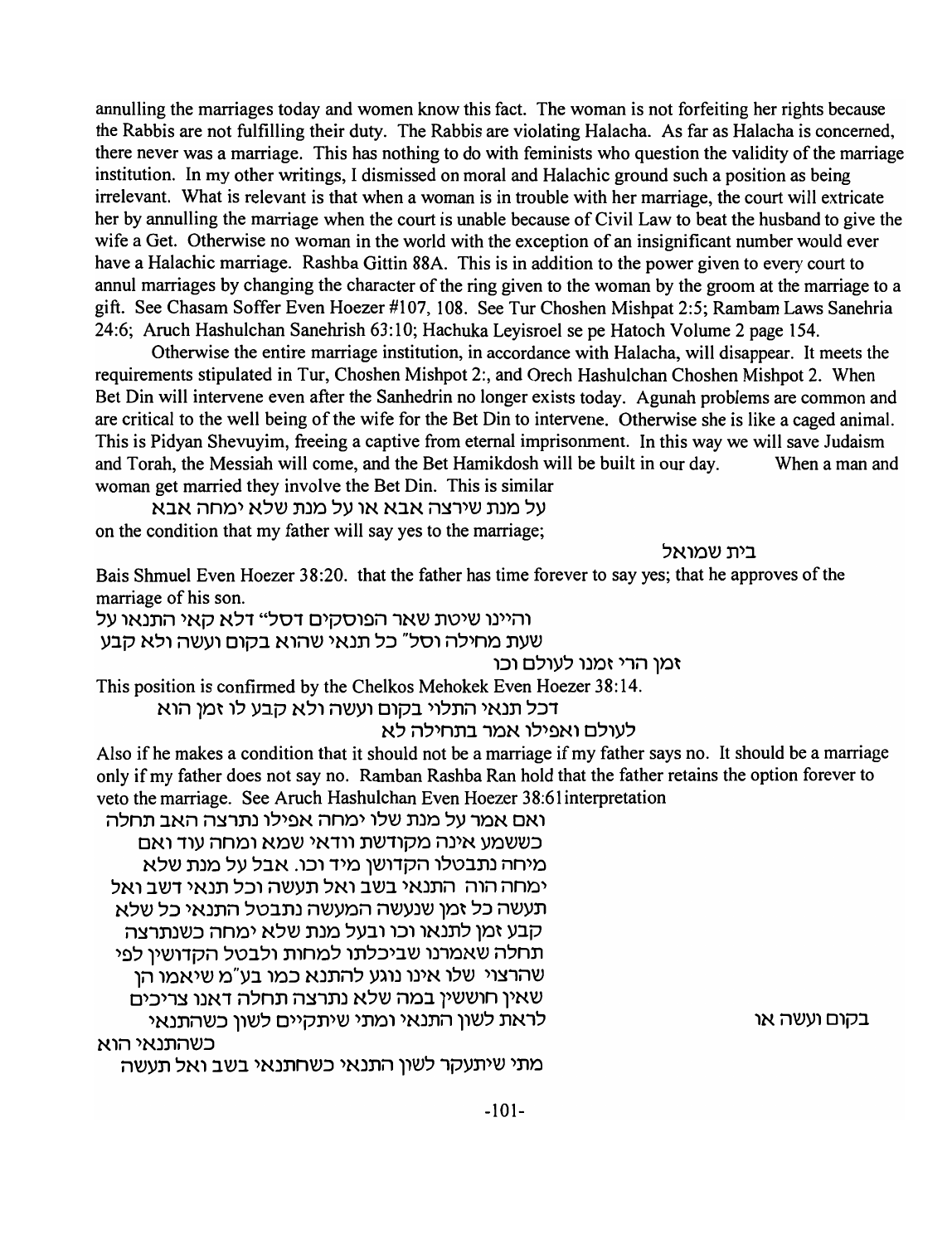# והוא עקרו אז הוי קיום התנאי או בטול התנאי ואין

# 'חוששין מה שהיה לפני זה ומה שיהיה אחרי כד. עכ"ל

Also every Bet Din has the power to change the character of the ring given at the wedding to become a gift by expropriation

הפקר.

See Responsa Chayim Vesholam Volume II #26 cited by Otzer Haposkim on Even Hoezer #21. See also Dvar Eliyahu #55. See Responsa Rosh Klal #35:1. See Nave Sholom R.A. Chazon 49B, "Even if the couple lived together the court can retroactively expropriate the money and change its character to a gift instead of the money given to acquire the wife." See Chasam Soffer Even Hoezer #107,#108. Bet Din can expropriate Kedushin made without parental consent. See Bais Y osef Even Hoezer end 28 cites Rashba who cites Rav Shrira Goan that he expropriated money of marriage and made it a gift on above conditions. Also Rav Chai Goan did the same.

See Rashba #551 that if Bet Din stipulated that the marriage ring is expropriated, the kedushin is annulled, and that Ramban agreed to this formula. The Responsa Chayim Vesholom Volume II Responsa #26 cites Tur Choshen Mishpat Chapter 2 that Bet Din has power to expropriate money. This power is extended to expropriate the money or the wedding ring and change its character to a gift. This can be done even if the couple already are living together Nave Sholom 49B. See also Responsa Tashbaz #133 for same cited by Pesach Hagilyon Even Hoezer; Rav Akiva Eiger Hasholom 28:21 in Ramo; Hagoas Rav Akiva Eiger Even Hoezer 28:15.

There is an obvious distinction from the cases cited by Ramo Even Hoezer 28:21, Otzer Haposkim Ibid, and Tashbatz #133. In those cases the Rabbinical Court and Community wanted to restrict the Halachic marriage to meet requirements not necessary in normative marriages: One can have a Halachic marriage even if ten men are not present. True, the seven benedictions can't be recited, but according to the Talmud the marriage is effective. The same is true if there does not exist consent for the marriage on the part of the parents, family of the bride, the Rabbi, or the Civil Government. It is only because the community and the Rabbis felt that it was against public policy to permit a marriage taking place that there were not ten Jewish males present all the blessings could not be recited.

### כלה בלי ברכה אסורה לבעלה כנדה

According to some authorities, if all the blessings are not recited, the bride is prohibited to the groom as a Nidah. However, even if the bride is a nidah and a marriage took place, the marriage post facto is effective even according to the opinion of Rambam who prohibits ab initio the marriage. Likewise, even if no blessings are recited post facto the marriage is effective. Likewise, according to Halacha even if there does not exist the consent to the parents, family, Rabbi, or Civil Authorities, the marriage is effective. However, since contemporary experience made such consent mandatory, the Rabbis were forced to innovate. Therefore they convened a conference of the Elders of the community together with the Rabbis and expropriated all the money or property to be given in the future by the groom to the bride who violated the requirements above mentioned.

However, in the situations where Rabbis are instructed by Halacha to force the husband to grant his wife a Get and he refuses, they will beat him until he complies. Where Civil Law makes beatings illegal, the Rabbis will annul the marriage as we have elaborated. Part of the annulment process is expropriating the money or property given by the groom to the bride as the acquisition price for acquiring her to become his wife. The ring, if that is what is used, becomes a gift. Therefore, there is no property given to the bride and no Halachic marriage. This expropriation can be done retroactively. See Talmud Ksubbos 2B, 3A. See also Talmud Yevomos 90B; Gittin 33A and 73A; Bova Basra 48B. Also Hachuke Leyisroel Al Pi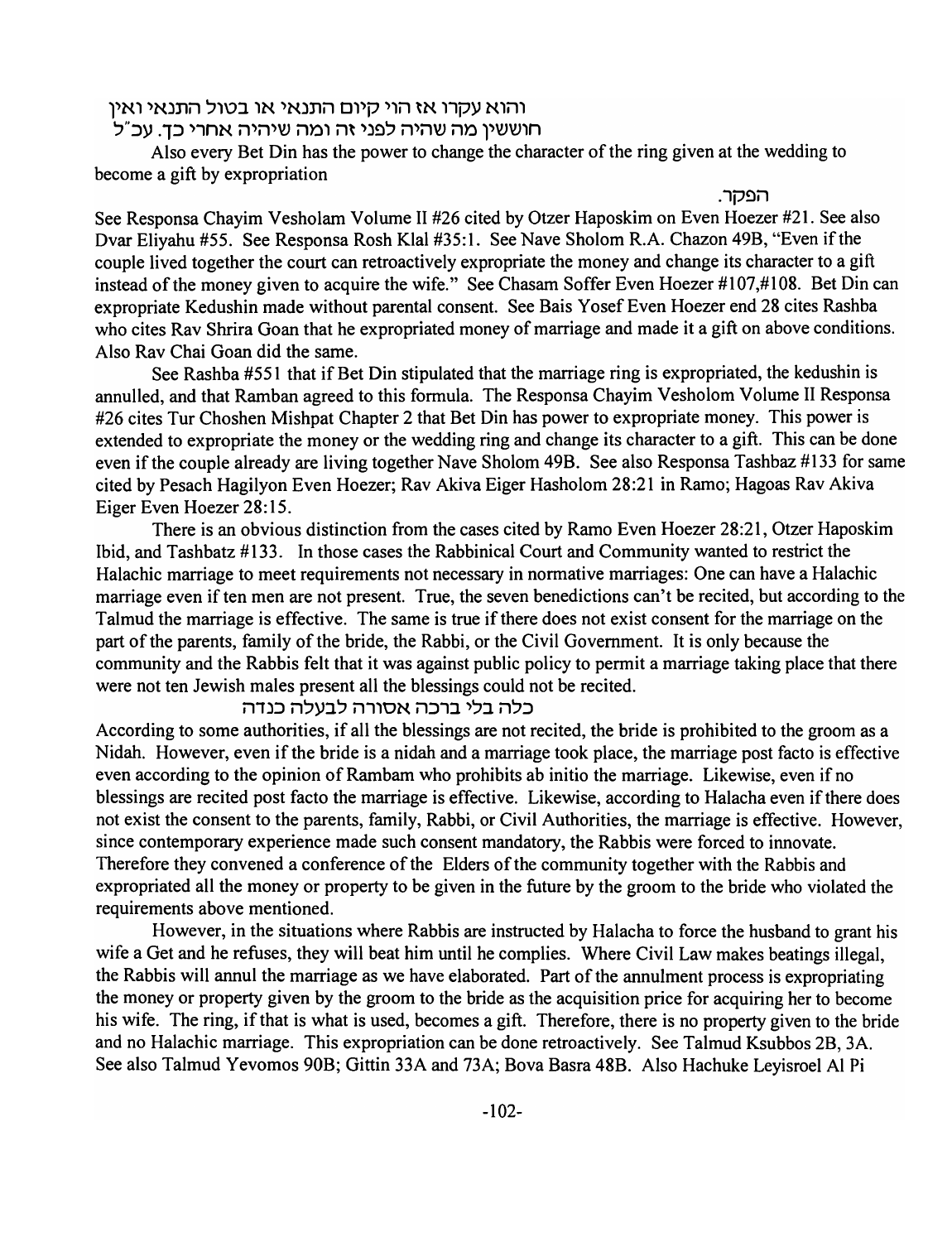Hatorah. The Talmud states that if the Rabbis annul the marriage where property is given to aquire the bride, such property is expropriated. Even if the marriage becomes effective by living together, the Rabbis are empowered to change the acquisition of living together to fornication if necessary. In effect, there will exist a Pilegesh (Mistress) relationship, not fornication, according to many authorities cited in Even Hoezer Chapter 26:1. See Otzer Haposkim Ibid that it is permitted according to some authorities. See Chapter 12 for greater elaboration. See Meshivas Nefesh Responsa #15 end from Rav Aryeh Leib Tzintz that even Rambam who prohibits any sexual liaisons other than Halachic marriage; however if the Rabbis annul a marriage, there exists no prohibitions. The couple were not engaged in fornication. As long as they lived together it was with the intent of Halachic marriage. Only as a result of the action of the Rabbis is an annulment retroactively effective. It is the Rabbis who cause the change of status from Halachic marriage to pelegesh (mistress) status. The couple is not in violation of any law since they themselves did not effect the annulment. You violate a law only if you yourself commit the act. Here the Rabbis are the ones who performed the act of annulment. Thus Rabbis are empowered to retroactively expropriate the ring and change its character to a gift.

# CHAPTER VI

Problem: Rav Moshe Feinstein in published Responsa discusses "Bitul Kedushin" - The nullification of Halachic marriage, not annulments. In all cases that he mentions, there are pre-existing conditions. Similarly, Rav Yitzchok E1chonon Spector also discusses pre-existent conditions.

Responsa: Rav Moshe Feinstein in Igros Moshe Book I Even Hoezer 79 at the end, discusses the case of a woman whose husband is impotent. Rav Feinstein rules that there is a Mekach Tout,

## מקח טעות

a defect in the contract of marriage. The woman ended up with a man who is impotent and cannot have an erection. In short he is not a man. Everyone knows why a bride enters the chuppah and gets married. She wants to have sex legally in the state of matrimony. Would she have known that this man cannot have an erection, she never would have agreed to bind herself as a married woman, forbidden by Jewish Law to have another liaison with a man that can fulfill her sexual needs.

Rav Moshe Feinstein did annul this marriage. The reasons were:

1. מקח טעות -

fraud in the making of the contract by concealing the fact that the husband is impotent and could not have an erection.

2. Whenever the Rabbinical Court is unable to force a husband to voluntarily divorce his wife because it is against the law of the land, then the marriage is annulled. The reason is that in those instances that Halacha dictates that a husband can be forced to divorce his wife, he is flogged or other means are employed to force him to comply. When the court cannot use any force, then the marriage is annulled. No woman with the exception of very few would agree to remain married under such circumstances. In Prologue Chapter I, the sources for this ruling were cited.

Thus, Rav Feinstein states there exists at least two grounds - distinct from each other - to annul the marriage. Rav Feinstein in Book I Responsa 79 discusses the case of the husband who is impotent.

Other Responsa in Book I, as well as other Books, discuss the cases where the husband has been adjudicated as mentally ill and did not disclose this information to the wife. Other Responsa discuss the case where the husband is bi-sexual or else he is on drugs. In all these cases, Rav Feinstein annuls the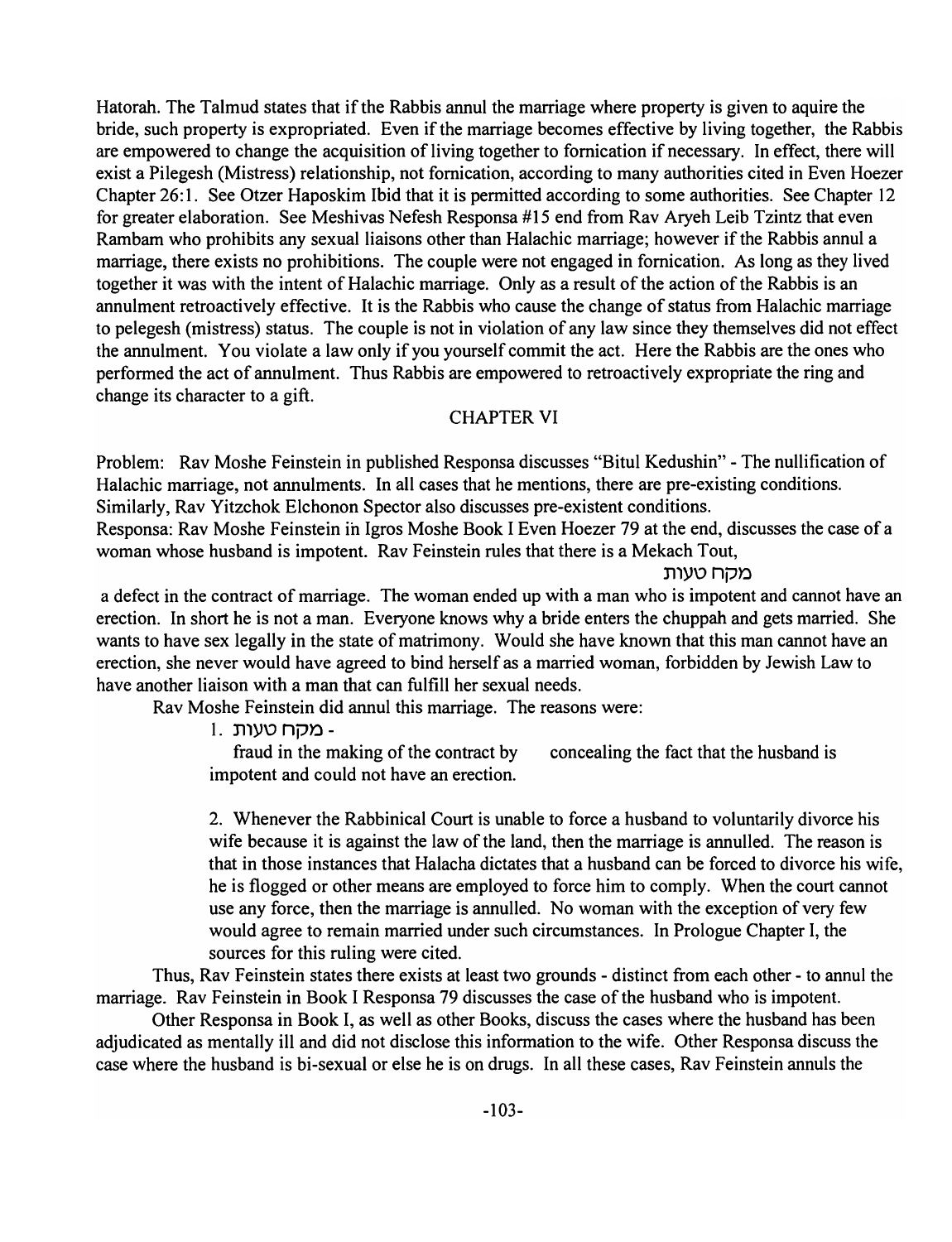marriage for the two main reasons cited earlier. It is true that in these cases the conditions were preexisting. But even if the condition developed after the marriage, Rav Feinstein would definitely agree to annul the marriage. It is because of the second reason cited by Rav Feinstein. Wherever Bet Din is powerless to coerce the husband, Bet Din is empowered to annul the marriage. We cited in Chapter I of the prologue Responsa Meharsham 1:9 that claims that the weapon the Bet Din has today to coerce husbands to give a Get, is in reality nothing other than annulment.

## שליחתיהו עבדינו

It was only at the time that the Sanhedrin existed in Jerusalem that other Rabbinical courts derived their power as delegates from the Supreme Sanhedrin at the Temple Mount in Jerusalem. With the destruction of the Temple in 70 AD and abolition of the Sanhedrin in the year approximately 400 AD, all Rabbinical Courts no longer have any Divine authority to exercise any religious functions. Any religious functions such as the proclamation of the New Months that herald the holidays are all no more than Rabbinical.

## שליחותיהו עבדינן

The Rabbinical Courts are today functioning from Rabbinical, not Divine, powers - deriving from the authority of the last existing Sanhedrin.... See Sefer Hamitzvohs Rambam and Ramban on Mitzvoh of Proclaiming New Month. Thus all enforcement powers of Rabbinical Courts today in matters is only Rabbinical not Divine. See Choshen Mishpat Chapter I and Choshen Mishpat and Aruch Hashulchan. Thus forcing a husband to give a Get derives from the power to annul the marriage and this is a Rabbinical power. Where the husband can't be coerced the court can directly annul the marriage. The Talmud Bavali Bova Metzioh 104, Tosephita 4:9, Jerusalem Talmud Ksubos 4:8, Jerusalem Talmud Yevamos 15:3, records a case that is a source for our thesis.

It was a custom in Talmudic times to have the Kedushim, a period of time before the actual chuppah. The Kedushim forbids the woman for everyone. She was considered married. If she would have relations with another man, she was considered an adulteress subject to capital punishment. Any children from the second man would be illegitimate. She was forbidden to her husband until they had a chuppah and recited the seven benedictions and the Ksuboh was prepared and given to the wife. Ancient Jewish custom placed a terrible strain on all Jewish woman. There were Jewish women who could not bear the nervous strain and violated their vows. Either they had sex with another man before the chuppah or married the second man. They could have had a marriage with the second man by intercourse only where the Kedushin betrothal and Nesurim - marriage were combined by the single act of intercourse. See Even Hoezer Chapter 33, Aruch Hashulchon. Or they could have had an illicit non-binding relationship, such as Pilegesh, mentioned by Talmud Bavali and cited as acceptable by Ramban and Rosh. See Even Hoezer Chapter 26; Otzer Haposkim.

Be it as it may, Hillel the Elder was asked to rule on the status of these women who either had sex or were married to a second man prior to the date of the chuppah. Hillel the Elder ruled that all the Ksubos stated that even though the Kedushin preceded the chuppah, nevertheless the Kedushin did not take effect until the chuppah occured. If this clause was missing, the Ksuba was constructively interpreted as having such a clause. So rules Tosphos Bova Metziah 104; so rules Korbon Hoeida on Yerushalmi Ksubos 4:8; so rules Ritvoh; so rules Meiri on Ksubos page 268 regarding the clause in the Ksuba that a woman could state, "my husband is detestable to me" and the Rabbis would coerce the husband to divorce his wife. See Jerusalem Talmud 7:6 (end). Meiri interprets this law that even if the clause is missing, the Rabbis would constructively insert such clause and the Rabbis would force the husband to divorce his wife. This law was followed by Rabbonei Sarroeya following the Talmud, by the Gaonim, Rishonim, and Achronim. See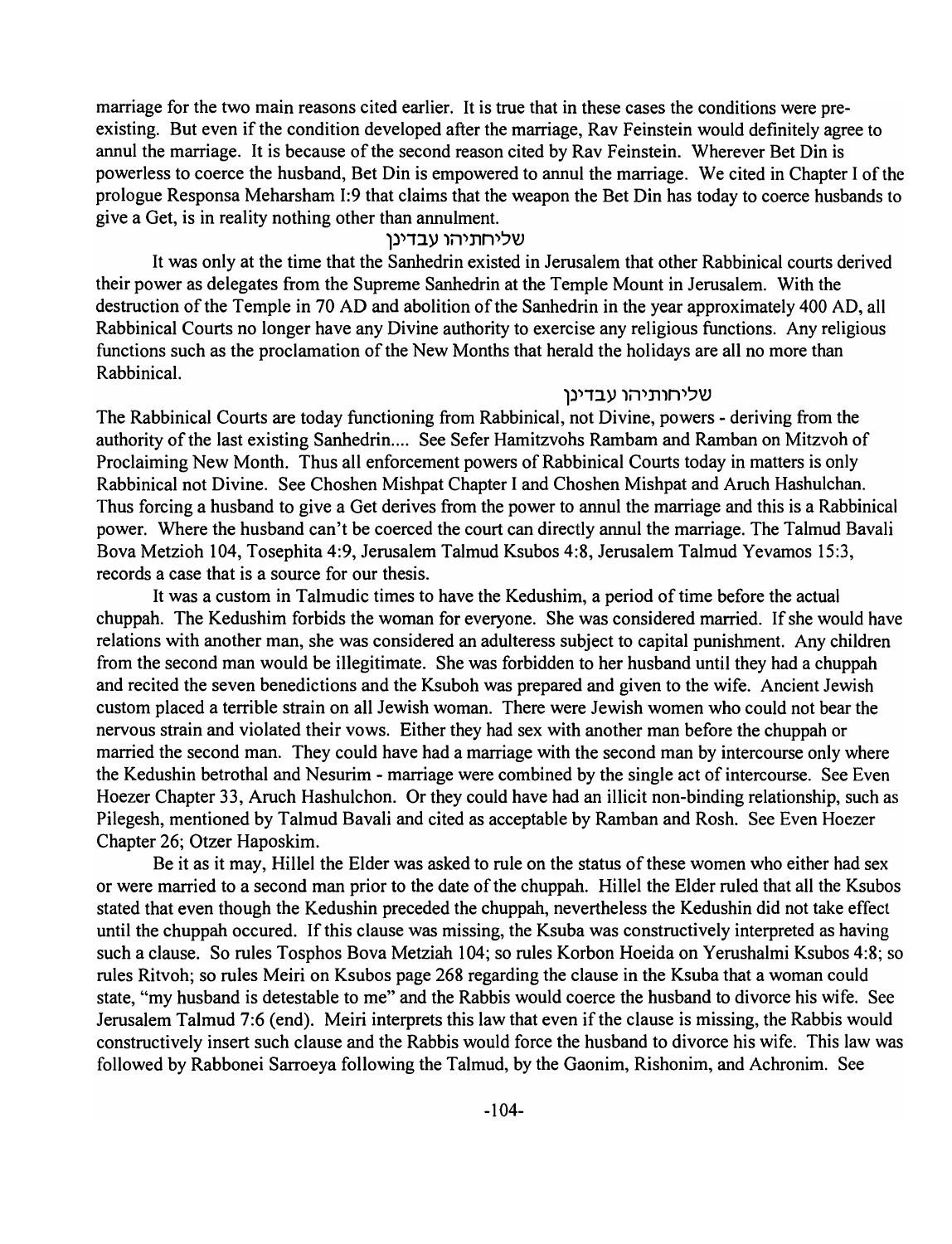Ramban Ishos 14:8; Yabia Orner Book III Responsa 18; Tzitz Eliezer Book 5 Responsa 26; Ramo Yoreh Dayoh 228:20. This is the law we follow today.

Thus Tosphos, Ritvoh and Meiri state that the court can constructively read into the Ksuba the intention of the woman prior to agreeing to enter into a marrriage. In Bova Metziah 104, the intention of the Kedushin was that it should take effect only after the chuppah. Prior to the chuppah, the woman's status is single, Pnuyoh, not married even though the man gave her a ring in front of two competent witnesses. Thus, if she had sex with another man she did not commit adultery and children from the second man are not illegitimate. So too reasons Rav Yudelovitz in Bais Ov Volume 7 Responsa 28 subparagraph 2, 3 that a woman trapped in an intolerable marriage can argue that she never intended to contract such a marriage. "If the Rabbis decide that few if any women would agree to continue living with such a man, there was no marriage ab initio..." It does not matter if the condition is prior existing or not. See Ksubos 3A that the court annuls a marriage 30-40 years later when they deem it necessary. There the husband makes a condition that the Get is given providing he does not return 30 days or another time frame. If he does not return because of an accident, the bridge is destroyed and he is prevented from returning, the Get is voided because of the accident. However the Rabbis annulled the marriage. Tosphos says that the Rabbis were empowered to forfeit the money of the Kedushin

## הפקר בית דיו הפקר

and retroactively remove it from the husband and it never belonged to him. Consequently, the ring given at the instant of betrothal was not his but the woman found herself in possession of a ring without any owner. Therefore she never was married. This could have occurred 20,30,40 years after the marriage.

This law can be extended to cover all situations where the Bet Din rules that the husband must give a Get. But Bet Din is powerless to enforce the giving of a Get. Then Bet Din will annul the marriage. To say otherwise and limit this rule to cases of impotency on part of husband is to destroy the power of the Rabbinical Court. See Choshen Mishpot Chapter 2 and Chosam Soffer Even Hoezer 107 and 108 that the Rabbinical Court today has power to forfeit other people's money if need be to enforce laws of Torah. See Hachukoh Leyisroel Al Pi Hatorah Hatzohot Tekonot Yerusho by Rav Yitzchok Isaac Herzog Vol. II, pp. 2-25; 154-155. Otherwise no woman would agree to marry today since marriage represents an impossible burden if she can not be helped by the Rabbinical Court. See Ohel Moshe Volume 2 Chapter 123 for similar reasoning.

Ohr Zoruah 765 cites Rabbeim Simcha that a husband went blind in both eyes one year after the marriage. Rabbeim Simcha annulled the marriage though the blindness occurred one year after the marriage since the wife would never had agreed to such a marriage if she would have known about it before she married. Rabbeim Simcha calls this condition of blindness

## מקח טעות

a mistake in the making of the marriage contract.

## מקח טעות

mistake in the making of the marriage contract does not have to be before the marriage. See Rav Arye Leib Tzing in Meshivas Nefesh Chapter 15. Even if the intolerable condition arose after the marriage it is still considered a mistake in the making of the marriage contract. The marriage is a partnership. Just like in a regular partnership, each of the partners must not be bankrupt, otherwise the partnership is voided. So too in a marriage, the husband can not be in violation of an offense that the Rabbinical Court can force him to divorce his wife (such as abandonment, husband on drugs, alcohol, gambling; beats his wife; sex pervert; any condition that society today does not tolerate). See Bais Yosef Choshen Mishpot 232:6. If he is and the court is impotent to enforce its decree, the marriage is annulled ab initio. Thus any condition existing